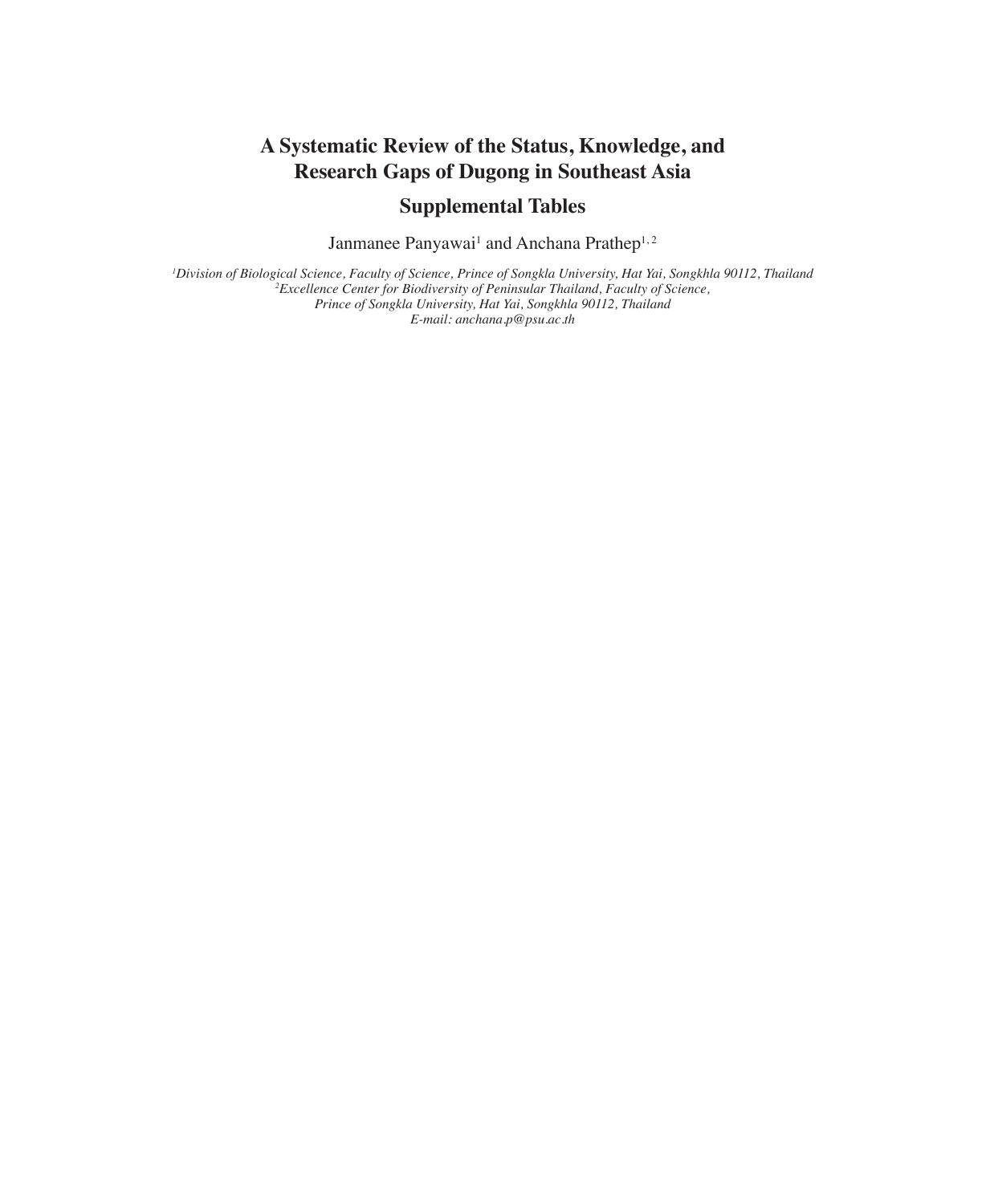**Table S1.** The latest report on dugong (*Dugong dugon*) in the coastal region and the summary of evidence types and sources contributing data of dugong numbers and distribution in Southeast Asia over the last 21 years, 2000 to June 2021

| Countries  | Regions                    | Coasts                           | Year(s)<br>Number of dugong(s) Descriptions |                        |                                                              | Source(s)                                                                |  |
|------------|----------------------------|----------------------------------|---------------------------------------------|------------------------|--------------------------------------------------------------|--------------------------------------------------------------------------|--|
| Brunei     | Coast of Brunei Brunei Bay |                                  | 2002                                        |                        | Reported/documented                                          | Marsh et al., 2002                                                       |  |
| Darussalam |                            |                                  | 2007                                        |                        | Sighting                                                     | Dugong & Seagrass Hub, 2021                                              |  |
|            |                            |                                  | 2018                                        | 2 (1 mother-calf pair) | Sighting                                                     | Dugong & Seagrass Hub, 2021                                              |  |
| Cambodia   | Coast of                   | Koh Kong                         | 2007, 2008                                  | Small sporadic group   | Interview                                                    | Beasley & Davidson, 2007; Hines et al., 2008                             |  |
|            | Cambodia                   | Kampot and Kep                   | 2005                                        | Small sporadic group   | Interview                                                    | Perrin et al., 2005                                                      |  |
|            |                            |                                  | 2007, 2008                                  | Small sporadic group   | Interview                                                    | Beasley & Davidson, 2007; Hines et al., 2008                             |  |
|            |                            |                                  | 2018                                        | $\mathbf{1}$           | Bycatch                                                      | Tubbs et al., 2019                                                       |  |
|            |                            | Koh Rong                         | 2001                                        | ÷÷.                    | Interview                                                    | Beasley & Davidson, 2007                                                 |  |
| Indonesia  | Bali                       | South Bali                       | 2002                                        | $1 - 2$                | Sighting                                                     | Marsh et al., 2002                                                       |  |
|            | Java                       | Banten                           | 2002                                        | 1                      | Bycatch                                                      | Marsh et al., 2002                                                       |  |
|            | Kalimantan                 | Central Kalimantan               | 44                                          | $-$                    | Sighting                                                     | Marsh et al., 2002                                                       |  |
|            |                            | East Kalimantan                  | 2000-2003,<br>2005, 2007                    | 1                      | Sighting                                                     | Marsh et al., 2002; Kreb & Budiono, 2005;<br>De Iongh et al., 2006, 2007 |  |
|            |                            |                                  | 2001-2007                                   | $\rightarrow$          | Feeding trials                                               | De Iongh et al., 2007                                                    |  |
|            |                            |                                  | 2021                                        | $2 - 3$                | Estimated from feeding trails                                | Budiarsa et al., 2021                                                    |  |
|            |                            | South Kalimantan                 | 1976                                        | $-$                    | Anecdotal evidence                                           | Allen et al., 1976                                                       |  |
|            |                            | West Kalimantan                  | $\perp$ .                                   |                        | Sighting                                                     | Marsh et al., 2002                                                       |  |
|            | Maluku                     | Maluku                           | 2001                                        | $\overline{a}$         | Reported/documented                                          | Marsh et al., 2002                                                       |  |
|            |                            | North Maluku                     | 2011                                        | 1                      | Bycatch                                                      | Nontji et al., 2012                                                      |  |
|            |                            |                                  | 2016                                        | 1                      | Carcass                                                      | Mamayu Utami et al., 2018                                                |  |
|            |                            |                                  | NA-2016                                     | $\overline{c}$         | Captive for tourism; released<br>in 2016                     | Mamayu Utami et al., 2018                                                |  |
|            |                            | Nusa Tenggara East Nusa Tenggara | 2004                                        | 1                      | Bycatch                                                      | UNEP/CMS, 2011                                                           |  |
|            | Papua                      | Papua Province                   |                                             |                        | Reported/documented                                          | De Iongh, 1997; Marsh et al., 2002;<br>UNEP/CMS, 2011                    |  |
|            |                            | West Papua                       | NA-2016                                     | $\mathbf{1}$           | Intentionally captured and<br>held captive for tourism       | Mamayu Utami et al., 2018                                                |  |
|            | Sulawesi                   | Central Sulawesi                 | 2001, 2002,<br>2009                         | 1                      | Sighting                                                     | Moore, 2004; Moore et al., 2017                                          |  |
|            |                            |                                  | 2006-2015                                   | 1 calf                 | Held captive by fisher, purpose<br>unknown; released in 2015 | Moore et al., 2017                                                       |  |
|            |                            |                                  | NA-2015                                     | $\mathbf{1}$           | Held captive for tourism;<br>released in 2015                | Moore et al., 2017                                                       |  |
|            |                            |                                  | 2015                                        | Small group            | Sighting                                                     | Moore et al., 2017                                                       |  |
|            |                            |                                  | 2015                                        | 2 calves               | Stranded: released                                           | Moore et al., 2017                                                       |  |
|            |                            |                                  | 2016                                        | $\mathbf{1}$           | unknown: released                                            | Held captive by fisher, purpose Moore, 2004; Moore et al., 2017          |  |
|            |                            |                                  | 2019                                        | 2019                   | Held captive for research                                    | Nurdin et al., 2019; Satyaningtijas et al., 2020                         |  |
|            |                            | North Sulawesi                   | 2006                                        | ÷÷.                    | Feeding trials                                               | McKenzie et al., 2006                                                    |  |
|            |                            |                                  | 2014                                        | $-$                    | Sighting                                                     | Moore et al., 2017                                                       |  |
|            |                            |                                  | 2017                                        | $\overline{c}$         | Sighting                                                     | Moore et al., 2017                                                       |  |
|            |                            | South Sulawesi                   | 2011                                        | 1 calf                 | Stranded; held captive for<br>tourism; released              | Moore et al., 2017                                                       |  |
|            |                            |                                  | 2016                                        | ÷÷.                    | Carcass sighting                                             | Moore et al., 2017                                                       |  |
|            |                            |                                  | 2017                                        | 6                      | Sighting                                                     | Moore et al., 2017                                                       |  |
|            |                            | Southeast Sulawesi               | 2002-2009                                   | 38                     | Interview                                                    | Cullen-Unsworth et al., 2018                                             |  |
|            |                            |                                  | 2010-2012                                   | 10                     | Interview                                                    | Cullen-Unsworth et al., 2018                                             |  |
|            | Sematra                    | Bangka Island                    | 2007                                        | $\mathbf{1}$           | Bycatch                                                      | Syafutra et al., 2018                                                    |  |
|            |                            |                                  | 2007-2010                                   | 4                      | Bycatch                                                      | Nontji et al., 2012                                                      |  |
|            |                            |                                  | 2017                                        | $\overline{4}$         | Bycatch                                                      | Syafutra et al., 2018                                                    |  |
|            |                            |                                  | 2017                                        | 1                      | Stranded; released                                           | Syafutra et al., 2018                                                    |  |
|            |                            |                                  | 2017                                        | 1                      | Stranded; died                                               | Syafutra et al., 2018                                                    |  |
|            |                            | <b>Bintan Island</b>             | 2006                                        | $\mathbf{1}$           | Dugong meat was sold in the<br>local market                  | De Iongh et al., 2009                                                    |  |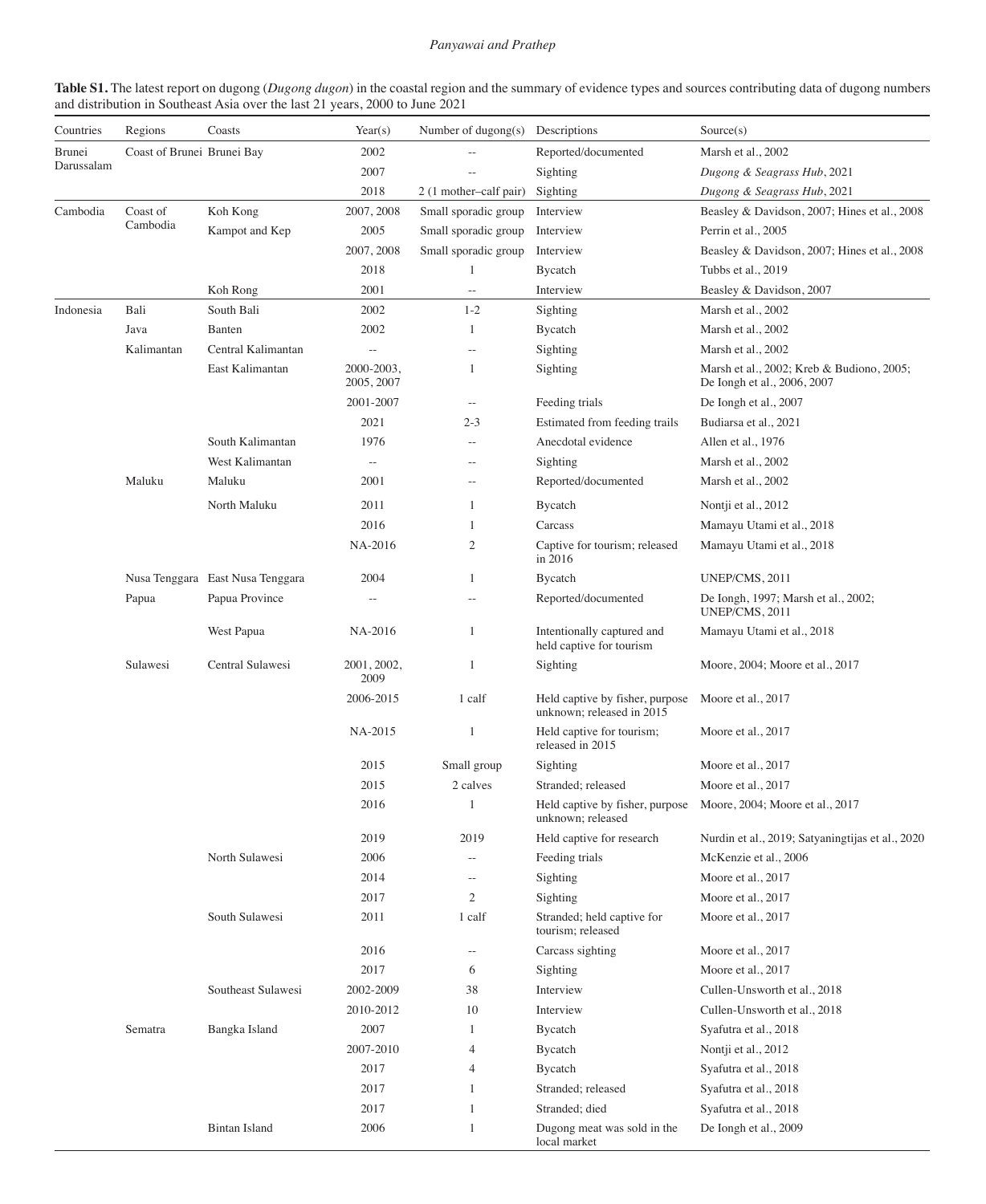| Countries   | Regions                    | Coasts                                                                                 | Year(s)    | Number of dugong(s)         | Descriptions                                                        | Source(s)                                                  |
|-------------|----------------------------|----------------------------------------------------------------------------------------|------------|-----------------------------|---------------------------------------------------------------------|------------------------------------------------------------|
| Malaysia    | East Malaysia              | Sabah                                                                                  | 2000       | $\overline{4}$              | Sighting                                                            | Jaaman & Lah-Anyi, 2003                                    |
|             |                            |                                                                                        | 2000, 2001 | 4                           | Aerial survey                                                       | Jaaman et al., 2001; Jaaman & Lah-Anyi, 2003               |
|             |                            |                                                                                        | 2001       |                             | Specimens (dugong teeth;<br>stored at Universiti Malaysia<br>Sabah) | UNEP/CMS, 2011                                             |
|             |                            |                                                                                        | 2001-2003  | 8                           | Bycatch                                                             | Rajamani & Marsh, 2010                                     |
|             |                            |                                                                                        | 2001-2003  | 9                           | Carcass                                                             | Rajamani & Marsh, 2010                                     |
|             |                            |                                                                                        | 2001-2003  | $\overline{4}$              | Hunting                                                             | Rajamani & Marsh, 2010                                     |
|             |                            |                                                                                        | 2006       | Small sporadic group        | Interview                                                           | Rajamani et al., 2006                                      |
|             |                            | Sarawak                                                                                | 2000, 2001 | 14                          | Aerial survey                                                       | Jaaman et al., 2001; Jaaman & Lah-Anyi, 2003               |
|             |                            |                                                                                        | 2007       | 5                           | Aerial survey                                                       | Bali et al., 2008                                          |
|             |                            |                                                                                        | 2007       | 1                           | Carcass                                                             | Rajamani, 2009                                             |
|             |                            |                                                                                        | 2008       | 2 (1 mother-calf pair)      | Aerial survey                                                       | Bali et al., 2008                                          |
|             |                            |                                                                                        | 2011       | 20<br>(4 mother-calf pairs) | Aerial survey                                                       | UNEP/CMS, 2011                                             |
|             | Peninsular                 | Johor                                                                                  | 2001-2010  | 21                          | Carcass                                                             | UNEP/CMS, 2011                                             |
|             | Malaysia                   |                                                                                        | 2004       | $\geq 2$                    | Interview                                                           | Affendi et al., 2005                                       |
|             |                            |                                                                                        | 2005       | $3 - 4$                     | Aerial survey                                                       | Affendi et al., 2005                                       |
|             |                            |                                                                                        | 2007       | 2 (mother-calf pair)        | Sighting                                                            | Ooi et al., 2008                                           |
|             |                            |                                                                                        | 2009       | 3                           | Boat survey                                                         | UNEP/CMS, 2011                                             |
|             |                            | Kedah                                                                                  | 2010, 2011 | Small group                 | Interview                                                           | UNEP/CMS, 2011                                             |
|             |                            | Terengganu                                                                             | 2005-2010  | 1                           | Carcass                                                             | UNEP/CMS, 2011                                             |
|             |                            |                                                                                        | 2006       | 1                           | Sighting                                                            | UNEP/CMS, 2011                                             |
| Myanmar     | Andaman Sea                | Mon, Yangon                                                                            | 2004-2007  | $\overline{4}$              | Bycatch                                                             | Tun & Ilangakoon, 2007                                     |
|             |                            | Mon, Tanintharyi                                                                       | 2005, 2007 |                             | Sighting                                                            | Tun & Ilangakoon, 2007; UNEP/CMS, 2011                     |
|             | Rakhine coast              | Rakhine                                                                                | 2001-2006  | $\geq$ 2/year               | Bycatch                                                             | Ilangakoon & Tun, 2007; Tun & Ilangakoon,<br>2007          |
|             |                            |                                                                                        | 2007       | -1                          | Bycatch                                                             | Tun & Ilangakoon, 2007                                     |
|             |                            |                                                                                        | 2007       | $2 - 3$                     | Sighting                                                            | Tun & Ilangakoon, 2007                                     |
| Philippines | Luzon                      | Luzon coast                                                                            | 2002       | Probably extinct            | Reported/documented                                                 | Marsh et al., 2002                                         |
|             | Mindanao                   | Caraga                                                                                 | 2002       |                             | Sighting                                                            | Marsh et al., 2002                                         |
|             |                            | Soccsksargen                                                                           | 2002       |                             | Mention                                                             | Marsh et al., 2002                                         |
|             |                            | Davao                                                                                  | 2006       | $3 - 12$                    | Underwater camera recording                                         | Dagondon et al., 2006                                      |
|             |                            |                                                                                        | 2015       | $\sim$ $-$                  | Feeding trials                                                      | Mizuno et al., 2017                                        |
|             | Mimaropa                   | Palawan                                                                                | 1998-2000  | 30                          | Bycatch                                                             | UNEP/CMS, 2011                                             |
|             |                            |                                                                                        | 2013       | 1                           | Bycatch                                                             | Poonian & Lopez, 2016                                      |
|             | Visayas                    | Visayas                                                                                | 2002       | Probably extinct            | Reported/documented                                                 | Marsh et al., 2002                                         |
| Singapore   | East Region                | Southern coast of Pulau<br>Tekong                                                      | 2006       | 1                           | Carcass                                                             | National Library Board Singapore, 2009                     |
| Thailand    | Andaman Sea                | Ranong, Phang-nga,                                                                     | 1990-2019  | 210                         | Carcass                                                             | Poommouang et al., 2021                                    |
|             |                            | Krabi, Phuket, Trang,<br>and Satun                                                     | 2001       | 123-200                     | Estimated from aerial survey                                        | Department of Marine and Coastal Resources<br>(DMCR), 2018 |
|             |                            |                                                                                        | 2017       | 191                         | Estimated from aerial survey                                        | DMCR, 2018                                                 |
|             | Gulf of                    | Rayong, Trat,                                                                          | 1990-2019  | 8                           | Carcass                                                             | Poommouang et al., 2021                                    |
|             | Thailand                   | Chanthaburi, Chonburi,<br>Chumphon, Surat Thani,<br>Nakornsrithammarat, and<br>Pattani | 2017       | 30                          | Estimated from aerial survey<br>and interview                       | DMCR, 2018                                                 |
|             | Timor-Leste Northern coast | The northern coast side                                                                | 2008       |                             | Sighting                                                            | Timor-Leste, 2021                                          |
|             |                            | of Timor-Leste (Atauro<br>Island and Dili)                                             | 2021       | $\mathbf{1}$                | Sighting                                                            | Timor-Leste, 2021                                          |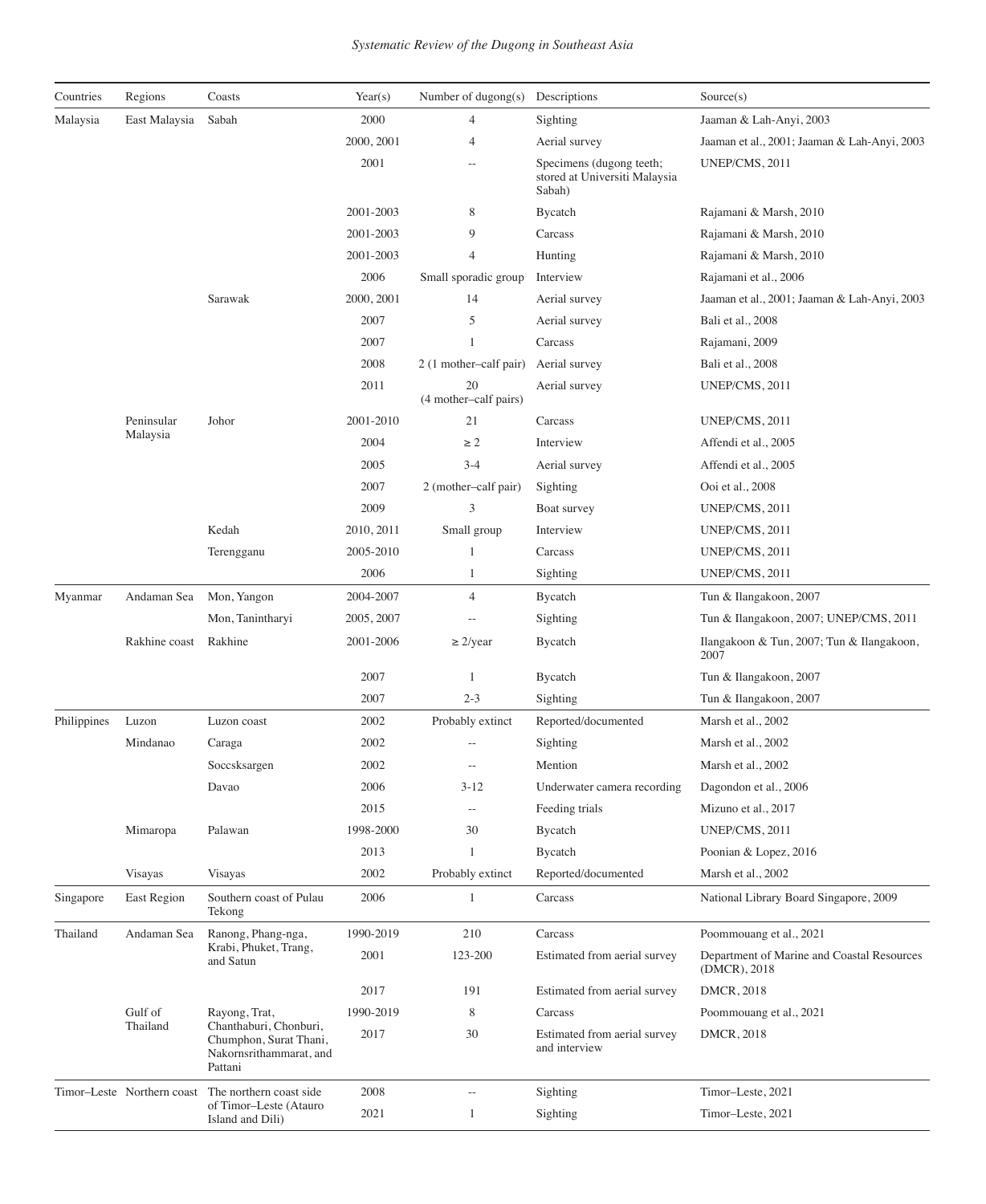| Countries                | Regions               | Coasts      | Year(s)     | Number of dugong(s)        | Descriptions             | Source(s)                          |
|--------------------------|-----------------------|-------------|-------------|----------------------------|--------------------------|------------------------------------|
| Vietnam<br>North Vietnam |                       | Tonkin Gulf | 1970s, 1997 | $\sim$ $-$                 | Interview, specimen      | UNEP/CMS, 2011                     |
|                          | South Vietnam Con Dao |             | 2000-2001   | 3                          | Carcass                  | Cox, 2002; UNEP/CMS, 2011          |
|                          |                       |             | 2000-2003   | 73                         | Estimated from interview | Pham, 2003                         |
|                          |                       |             | 2000-2008   | 11<br>(1 mother-calf pair) | Sighting                 | Marsh et al., 2002; UNEP/CMS, 2011 |
|                          |                       |             | 2000-2009   | $5-6$                      | Interview                | UNEP/CMS, 2011                     |
|                          |                       | Phu Quoc    | 1997-2003   | > 30                       | Carcass                  | Pham, 2003                         |
|                          |                       |             | 2002-2003   | 73                         | Estimated from interview | Pham, 2003                         |
|                          |                       |             | 2002-2008   | 58                         | Hunting                  | Pham, 2003; UNEP/CMS, 2011         |
|                          |                       |             | 2002-2009   | $\overline{7}$             | Bycatch                  | Pham, 2003; UNEP/CMS, 2011         |
|                          |                       |             | 2003        | $\sim$ $-$                 | Feeding trials           | Pham, 2003                         |
|                          |                       | Tho Chu     | 2000-2003   | 71                         | Estimated from interview | Pham, 2003                         |
|                          |                       |             | 2010        |                            | Sighting                 | UNEP/CMS, 2011                     |

#### **Literature Cited**

- Affendi, Y. A., Ooi, J., Phang, S. M., Azhar, H., Faedzul, R. R., & Rosmadi, F. (2005). *Dugongs in peril: The conservation and protection of dugongs in Johor, Malaysia*. The United Nations Development Program, Kuala Lumpur, Malaysia.
- Allen, J. F., Lepes, M. M., Budairos, I. T., Sumitro, D., & Hammond, D. (1976). Some observations on the biology of the dugong (*Dugong dugon*) from the waters of South Sulawesi. *Aquatic Mammals*, *4*(2), 33-48.
- Bali, J., Jaaman, S. A., Tisen, O. B., Landong, W. S., Zaini, M. K., Chin, W. Y., Bakir, K., & Saimin, S. (2008, May). Distribution and aerial sighting rate of marine wildlife in Sarawak waters. *The 7th IOC-WESTPAC International Scientific Symposium*, Kota Kinabalu, Malaysia.
- Beasley, I., & Davidson, P. (2007). Conservation status of marine mammals in Cambodian waters, including seven new cetacean records of occurrence. *Aquatic Mammals*, *33*(3), 368-379. https://doi.org/10.1578/AM.33.3.2007.368
- Budiarsa, A. A., De Iongh, H. H., Kustiawan, W., & vanBodegom, P. M. (2021). Dugong foraging behavior on tropical intertidal seagrass meadows: The influence of climatic drivers and anthropogenic disturbance. *Hydrobiologia*, *848*(2021), 4153-4166. https://doi.org/ 10.1007/s10750-021-04583-0
- Cox, N. (2002). *Observations of the dugong* Dugong dugon *in Con Dao National Park, Vietnam, and recommendations for further research*. Sirenian International.
- Cullen-Unsworth, L. C., Jones, B. L., Seary, R., Newman, R., & Unsworth, R. K. F. (2018). Reasons for seagrass optimism: Local ecological knowledge confirms presence of dugongs. *Marine Pollution Bulletin*, *134*, 118-122. https://doi.org/10.1016/j. marpolbul.2017.11.007
- Dagondon, G. O., Uy, A. D., Fortich Bollozos, C. J., Lawas, B. D., & Donato, J. (2006, December). Dugongs community initiated dugong conservation in Cape San Agustin. *Proceedings of the 3rd International Symposium on SEASTAR2000 and Asian Bio-Logging Science (The 7th SEASTAR2000 Workshop)* (pp. 51-53), Bangkok, Thailand.
- De Iongh, H. H. (1997). Current status of dugongs in Indonesia. In T., Tomascik, A. J. Mah, A. Nontji, & M. K. Moosa (Eds.), *The ecology of the Indonesian seas, Part II* (Canada and Periplus ed., pp. 1158-1166). Dalhousie University, Hong Kong.
- De Iongh, H. H., Moraal, M., & Souffreau, C. (2006). Dugong survey of Derawan Island and Adang Bay, East Kalimantan, Indonesia [Electronic version]. *Sirenews*, *46*, 8-10.
- De Iongh, H. H., Hutomo, M., Moraal, M., & Kiswara, W. (2009). *Indonesia scientific report: Part I. National Strategy and Action Plan for the Dugong in Indonesia*. Institute of Environmental Sciences Leiden.
- De Iongh, H. H., Kiswara, A. W., Kustiawan, A. W., & Loth, A. P. E. (2007). A review of research on the interactions between dugongs (*Dugong dugon* Müller 1776) and intertidal seagrass beds in Indonesia. *Hydrobiologia*, *591*, 73-83. https://doi.org/10.1007/ s10750-007-0785-4
- Department of Marine and Coastal Resources (DMCR). (2018). *The status of Thai marine endangered animals*. DMCR, Ministry of Natural Resources and Environment, Thailand.
- *Dugong and seagrass hub*. (2021). https://www.dugongseagrass.org
- Hines, E., Adulyanukosol, K., Somany, P., Ath, L. S., Cox, N., Boonyanate, P., & Hoa, N. X. (2008). Conservation needs of the dugong *Dugong dugon* in Cambodia and Phu Quoc Island, Vietnam. *Oryx*, *42*(1), 113-121. https://doi.org/10.1017/S0030605308000094
- Ilangakoon, A. D., & Tun, T. (2007). Rediscovering the dugong (*Dugong dugon*) in Myanmar and capacity building for research and conservation. *Raffles Bulletin of Zoology*, *55*(1), 195-199.
- Jaaman, S. A., & Lah-Anyi, Y. U. (2003). Dugongs (*Dugong dugon* Müller, 1776) in East Malaysian waters. *ASEAN Review of Biodiversity and Environmental Conservation (ARBEC)*.
- Jaaman, S. A., Lah-Anyi, Y. U., & Tashi, Y. (2001). Recent sightings of marine mammals and whale sharks in Sarawak. In E. L. Bennett & C. L. M. Chin (Eds.), *Hornbill: Volume 5. Proceedings of the Fifth Annual Workshop of the National Parks and Wildlife Division* (pp. 64-81). Sarawak Forestry Department.
- Kreb, D., & Budiono. (2005). Cetacean diversity and habitat preferences in tropical waters of East Kalimantan, Indonesia. *Raffles Bulletin of Zoology*, *53*(1), 149-155.
- Mamayu Utami, I. J., Soeprobowati, T. R., & Sugianto, D. N. (2018, August). An overview of marine mammals in Eastern Indonesia 2016: Implications for marine mammals research and conservation. *Proceedings of the 3rd International Conference on Energy, Environmental and Information System (ICENIS 2018)* (Article No. 04017), Semarang, Indonesia. https://doi.org/10.1051/e3sconf/20187304017
- Marsh, H., Penrose, H., Eros, C., & Hughes, J. (2002). *Dugong status report and action plans for countries and territories: Early warning and assessment report series*  (UNEP/DEWA/RS.02-1). United Nations Environment Programme.
- McKenzie, L. J., Yoshida, R. L., Mellors, J. E., & Coles, R. G. (2006). S*eagrass-Watch monitoring report Indonesia*. Seagrass-Watch. 228 pp. www.seagrasswatch.org
- Mizuno, K., Asada, A., Matsumoto, Y., Sugimoto, K., Fujii, T., Yamamuro, M., Fortes, M. D., Sarceda, M., & Jimenez, L. A. (2017). A simple and efficient method for making a high-resolution seagrass map and quantification of dugong feeding trail distribution: A field test at Mayo Bay, Philippines. *Ecological Informatics*, *38*, 89-94. https://doi.org/10.1016/j.ecoinf.2017.02.003
- Moore, A. M. (2004). Coral reef survey & monitoring for management in Central Sulawesi, Indonesia: Laporan Kegiatan coral reef survey & monitoring for management in Central Sulawesi, Indonesia. In United Nations Environment Programme (Ed.), *Monitoring coral reefs for better management schemes: UNEP EAS/RCU Small Grants Fund Programme 2002-2003* (pp. 85-240). UNEP.
- Moore, A. M., Ambo-Rappe, R., & Ali, Y. (2017). "The lost princess (putri duyung)" of the small islands: Dugongs around Sulawesi in the Anthropocene. *Frontiers in Marine Science*, *4*, Article 284. https://doi.org/10.3389/fmars.2017.00284
- National Library Board Singapore. (2009). *Dugong*. Singapore Agency for Science, Technology and Research.
- Nontji, A., Kuriandewa, T. E., & Hariyadi, E. (2012). *National review of dugong and seagrass: Indonesia*. GEF/UNEP Project on the Dugong and Seagrass Conservation.
- Nurdin, M., Suprayogi, A., Satyaningtijas, A. S., & Darusman, H. S. (2019). Nutrition value, feed efficiency and species of seagrass as a feed of wild dugong (*Dugong dugon*) in Lingayan island, Tolitoli, Central Sulawesi. *Journal of the Indonesian Veterinary Research*, *3*(1), 36-41. https://doi.org/10.20956/jrvi.v3i1.5149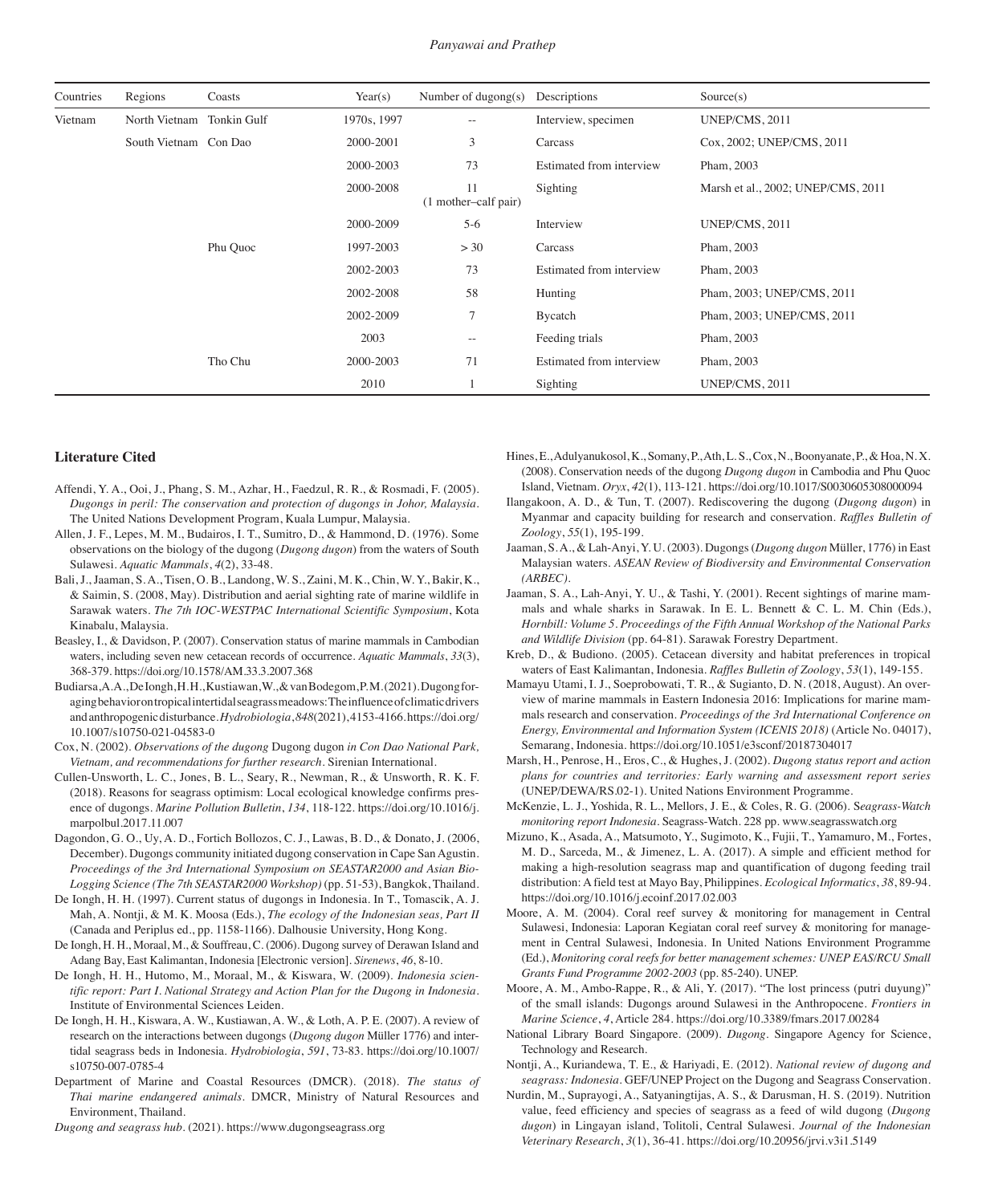- Ooi, J. L. S., Affedi, Y. A., & Phang, S. M. (2008). *PHASE II dugongs in peril: The conservation and protection of dugongs in Johor, Malaysia. Part I: Seagrass survey report July 2008*. Titan Chemical Corp. Bhd, Pasir Gudang, Malaysia.
- Perrin, W. F., Reeves, R. R., Dolar, M. L. L., Jefferson, T. A., Wang, J. Y., & Estacion, J. (Eds.). (2005). *Report of the Second Workshop on the Biology and Conservation of Small Cetaceans and Dugongs of South-East Asia.* UNEP/CMS Secretariat.
- Pham, N. T. (2003, January). Dugong—The marine mammal remaining in Kien Giang Province and listed in the red data book of Viet Nam. *Proceeding of the Workshop on the Conservation of the Dugong and Seagrass Habitat in Viet Nam*, WWF Indochina.
- Poommouang, A., Kriangwanich, W., Buddhachat, K., Brown, J. L., Piboon, P., Chomdej, S., Kampuansai, J., Mekchay, S., Kaewmong, P., Kittiwattanawong, K., & Nganvongpanit, K. (2021). Genetic diversity in a unique population of dugong (*Dugong dugon*) along the sea coasts of Thailand. *Scientific Reports*, *11*(1), 11624. https://doi.org/10.1038/s41598-021-90947-4
- Poonian, C. N. S., & Lopez, D. D. (2016). Small-scale mariculture: A potentially significant threat to dugongs (*Dugong dugon*) through incidental entanglement. *Aquatic Mammals*, *42*(1), 56-59. https://doi.org/10.1578/AM.42.1.2016.56
- Rajamani, L. (2009). *The conservation biology of the dugong (*Dugong dugon*) and its seagrass habitat in Sabah, Malaysia: A basis for conservation planning* (Doctoral dissertation). Universiti Malaysia Sabah, Kota Kinabalu, Malaysia. http://eprints. ums.edu.my/3707
- Rajamani, L., & Marsh, H. (2010). Using parallel regional- and local-scale initiatives to inform conservation management of rare wildlife: A case study of the dugong *Dugong dugon* in Sabah, Malaysia. *Endangered Species Research*, *13*, 17-23. https:// doi.org/10.3354/esr00310
- Rajamani, L., Cabanbandr, A. S., & Rahmandr, R. A. (2006). Indigenous use and trade of dugong (*Dugong dugon*) in Sabah, Malaysia. *Ambio*, *35*(5), 266-268. https://doi. org/10.1579/05-S-093.1
- Satyaningtijas, A. S., Suprayogi, A., Darusman, H. S., Nurdin, A., & Hanadhita, D. (2020). Relative white blood cell counts, heterophil to lymphocyte ratio, and discovery of blood parasites in wild dugong (*Dugong dugon*) at Lingayan Island, Toli-Toli, Indonesia. *Veterinary World*, *13*(9), 1849-1853. https://doi.org/10.14202/vetworld.2020.1849-1853
- Syafutra, R., Adi, W., Iqbal, M., & Yustian, I. (2018). Short communication: *Dugong dugon* Müller, 1776 (Sirenia, Dugongidae) in Bangka Island, Indonesia. *Biodiversitas*, *19*(3), 773-780. https://doi.org/10.13057/biodiv/d190310
- Timor–Leste. (2021). *Dugong and seagrass hub*. https://www.dugongseagrass.org/projects/seagrass-ecosystem-services-project/timor-leste
- Tubbs, S. E., Bas, A. B., Cote, G., Jones, A. L., & Notman, G. (2019). Sighting and stranding reports of Irrawaddy dolphins (*Orcaella brevirostris*) and dugongs (*Dugong dugon*) in Kep and Kampot, Cambodia. *Aquatic Mammals*, *45*(5), 563-568. https://doi. org/10.1578/AM.45.5.2019.563
- Tun, T., & Ilangakoon, A. D. (2007). *Assessment of dugong (*Dugong dugon*) occurrence and distribution in an extended area off the Rakhine coast of Western Myanmar*. Society for Marine Mammalogy.
- United Nations Environment Programme/Convention on Migratory Species (UNEP/ CMS). (2011). *Report of the UNEP/CMS Southeast Asia regional meeting on dugongs and workshop on developing standardised analysis protocols for dugong questionnaire survey project data for Southeast Asia region*. UNEP/CMS.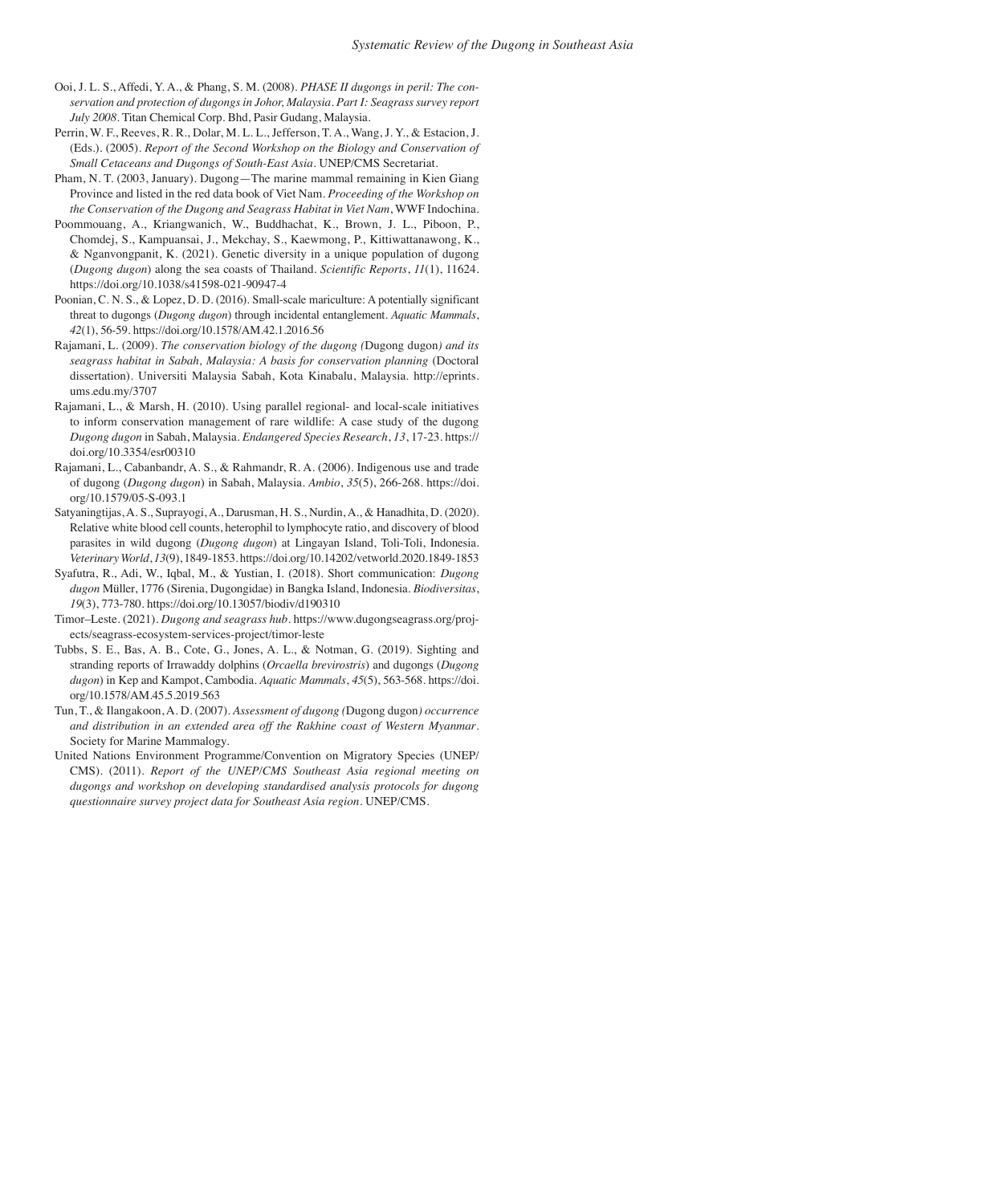|                | No. Topic                                                                                                                                  | Authors                     | Location                                                         |              | Areas of study Response variable(s)                                                                                                                                                                                                                                                                                                                                                                | Methods used                                                                                                                                          | Highlight results                                                                                                                                                                                                                                                                                                                                                                                                                                                                                                                                                                 |
|----------------|--------------------------------------------------------------------------------------------------------------------------------------------|-----------------------------|------------------------------------------------------------------|--------------|----------------------------------------------------------------------------------------------------------------------------------------------------------------------------------------------------------------------------------------------------------------------------------------------------------------------------------------------------------------------------------------------------|-------------------------------------------------------------------------------------------------------------------------------------------------------|-----------------------------------------------------------------------------------------------------------------------------------------------------------------------------------------------------------------------------------------------------------------------------------------------------------------------------------------------------------------------------------------------------------------------------------------------------------------------------------------------------------------------------------------------------------------------------------|
| 1              | Stomach content analysis<br>of a dugong (Dugong<br>dugon) from South<br>Sulawesi, Indonesia                                                | Erftemeijer<br>et al., 1993 | Barang<br>Lampo island,<br>Indonesia                             | Biology      | Digesta in the stomach                                                                                                                                                                                                                                                                                                                                                                             | Stomach content<br>analysis                                                                                                                           | The main contribution of the digesta<br>in the dugong stomach is pioneering<br>seagrass species (i.e., Halophila, Halodule,<br>Cymodocea), 71.5%.                                                                                                                                                                                                                                                                                                                                                                                                                                 |
| $\overline{c}$ | Observations on dugongs<br>at Calauit Island, Busuanga,<br>Palawan, Philippines                                                            | Aragones,<br>1994           | Calauit Island,<br>Busuanga,<br>Palawan,<br>Philippines          | Ecology      | Sighted location and<br>number of dugong                                                                                                                                                                                                                                                                                                                                                           | Visual observation<br>(top hill observation:<br>a team of local<br>observers by<br>binocular)                                                         | (1) Most dugongs were found in small<br>species' seagrass beds. They were seen<br>feeding from late afternoon or dusk to<br>early nighttime, or from late night to early<br>morning.<br>(2) The consumption rate is $\sim$ 30.5 kg WW/<br>individual/day.                                                                                                                                                                                                                                                                                                                         |
| 3              | Seagrass distribution and<br>seasonal biomass changes<br>in relation to dugong<br>grazing in the Moluccas,<br>East Indonesia               | De Iongh<br>et al., 1995    | Maluku,<br>Indonesia                                             | Ecology      | (1) Seagrass (species, $%$<br>coverage, biomass, and<br>total organic carbon [TOC])<br>(2) Sediment composition<br>(3) Frequency of dugong<br>grazing (the numbers of<br>feeding tracks per quadrat,<br>$20 \times 20$ m)                                                                                                                                                                          | Permanence grid<br>survey                                                                                                                             | (1) The grazed feeding tracks were restored<br>after 5 months.<br>(2) The dugongs prefer Halodule<br>uninervis-low above-ground biomass with<br>high levels of TOC.<br>(3) TOC was highest in $H$ . uninervis-<br>below-ground part during the late wet<br>season to the early dry season (Aug-Nov).                                                                                                                                                                                                                                                                              |
| 4              | Can dugongs survive in<br>Palau?                                                                                                           | Marsh<br>et al., 1995       | Ngaremlengui,<br>Philippines                                     | Ecology      | (1) Dugong abundance<br>(individual/time)<br>(2) Mortality and natural<br>history (interview)                                                                                                                                                                                                                                                                                                      | Aerial survey and<br>interview                                                                                                                        | (1) The sighting rate of dugong was<br>decreasing from 1978 to 1991.<br>(2) Highly threatened: the illegal killing of<br>dugongs occurs openly (meat), and jewelry<br>from dugong ribs were sold illegally at local<br>shops.                                                                                                                                                                                                                                                                                                                                                     |
| 5              | Observations on the<br>behavior of the dugong<br>(Dugong dugon Müller,<br>1776) from waters of the<br>Lease Islands, eastern<br>Indonesia  | De Iongh<br>et al., 1997    | Lease Islands,<br>Maluku,<br>Indonesia                           | Ecology      | (1) Dugong abundance<br>(2) Dugong surface and<br>submerged time<br>(3) The response of<br>dugongs to approaches by<br>one or more swimmers or<br>observers on a boat: (1) no<br>apparent response (continued<br>routine activity), (2) curiosity,<br>or $(3)$ avoidance<br>(4) Feeding track density<br>(5) Wave condition                                                                        | Visual observation<br>SCUBA diving, and<br>snorkeling transect                                                                                        | (1) These observations do not indicate regular<br>(top hill observation), feeding times and even during very rough<br>seas, dugongs would still come to forage.<br>(2) Most of the grazing trails were located in<br>Halophila ovalis bed; greater depth (7-9 m).<br>(3) Animals continued to feed when<br>approached in a small boat. On one occasion,<br>the approach of a large boat caused a fright<br>response. The animal surfaced vertically a<br>few meters from the boat, facing the boat.<br>Most of the time, dugongs appeared to<br>display curiosity towards divers. |
| 6              | Movement and home<br>ranges of dugongs<br>around the Lease Islands,<br>East Indonesia                                                      | De Iongh<br>et al., 1998    | Lease Islands,<br>Maluku,<br>Indonesia                           | Ecology      | (1) Travelling root<br>(2) Type of visiting seagrass<br>area                                                                                                                                                                                                                                                                                                                                       | GPS tracking<br>(tracking periods<br>between 41 and<br>$285 \text{ days}$                                                                             | (1) Mean home ranges covered 4.1 to<br>43.4 km <sup>2</sup> (1.6 to 127.9 km <sup>2</sup> ) which is<br>overlapped with seagrass beds (H. uninervis,<br>H. ovalis, Clytra rotundata, Caulerpa<br>serrulata, Syringodium isoetifolium, and<br>Thalassia hemprichii).<br>(2) The repeated visit can be explained by<br>the observed practice of cultivation grazing,<br>resulting in distinct feeding plots.                                                                                                                                                                        |
| 7              | Growth of seagrass<br>Halophila ovalis at dugong<br>trails compared to existing<br>within-patch variation in a<br>Thailand intertidal flat | Nakaoka &<br>Aioi, 1999     | Bae Na,<br>Haad Chao<br>Mai National<br>Park, Trang,<br>Thailand | Ecology      | (1) Number of leaves,<br>biomass, and morphology<br>(length & width of leaves,<br>internode length of rhizome)<br>of H. ovalis at the center of<br>H. ovalis patches, the edge<br>of the patch, and the edge<br>of grazing trails<br>(2) Number of new leaves,<br>rhizome branching frequency,<br>and internode length within the<br>above 3 treatments and in the<br>edge of the artificial trail | Survey and<br>experimental plot<br>(rhizome marked<br>by tagging wire<br>around the second<br>node from the<br>growing apex for<br>growth rate study) | (1) Growth and reproductive rates at the<br>edge of seagrass patches were highest, while<br>not a significant difference between the<br>center of seagrass patches, dugong trails,<br>and artificial trails.<br>(2) The recovery rate of $H$ . ovalis after<br>grazed by dugong is lower than 20 days.                                                                                                                                                                                                                                                                            |
| 8              | Dugongs in Trang<br>Province, Thailand:<br>Recommendations for<br>conservation strategy                                                    | Hines<br>et al., 2002       | Trang,<br>Thailand                                               | Conservation | (1) The dugong status<br>(review)<br>(2) History and movements<br>of dugongs information from<br>local fishers                                                                                                                                                                                                                                                                                     | Review and<br>interviews                                                                                                                              | The conservation strategy should<br>develop under the consideration of recent<br>dugong status, socioeconomic-historical<br>background, community-based conservation<br>and education, seagrass protection, and<br>government policy.                                                                                                                                                                                                                                                                                                                                             |
| 9              | Annual changes of<br>urinary progesterone and<br>estradiol-17 $\beta$ of the<br>dugong in captivity                                        | Wakai<br>et al., 2002       | Palawan,<br>Philippines                                          | Physiology   | Urinary progesterone and<br>estradiol-17 <sub>8</sub> level                                                                                                                                                                                                                                                                                                                                        | The double antibody<br>RIA system using<br>125 I-labeled<br>radioligands                                                                              | The ovulatory cycle of the dugong is about<br>50 days.                                                                                                                                                                                                                                                                                                                                                                                                                                                                                                                            |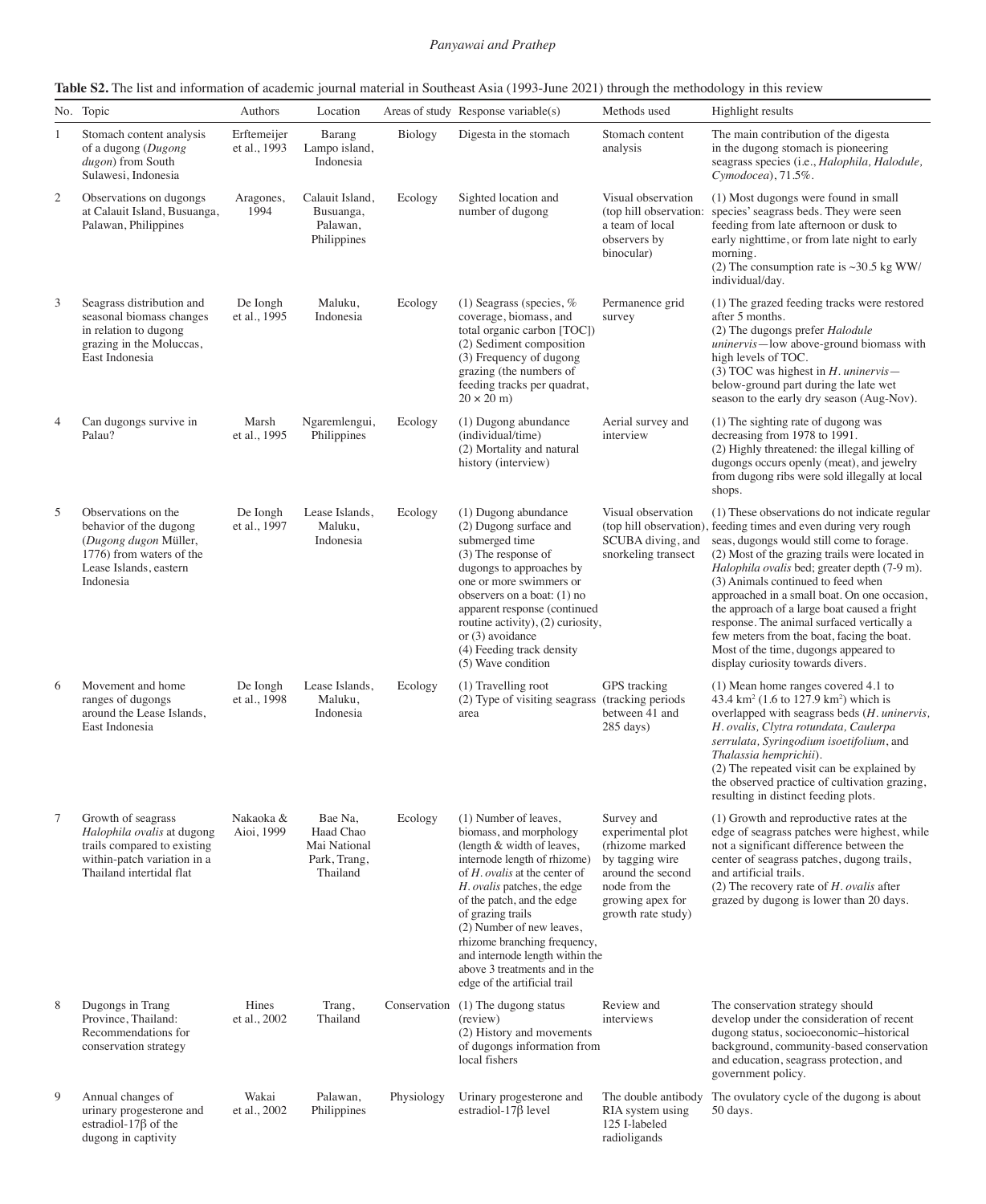|    | No. Topic                                                                                                                                               | Authors                       | Location                                                              |              | Areas of study Response variable(s)                                                                                                                                                                                | Methods used                                                                                                                                          | Highlight results                                                                                                                                                                                                                                                                                                                                                                                                                 |
|----|---------------------------------------------------------------------------------------------------------------------------------------------------------|-------------------------------|-----------------------------------------------------------------------|--------------|--------------------------------------------------------------------------------------------------------------------------------------------------------------------------------------------------------------------|-------------------------------------------------------------------------------------------------------------------------------------------------------|-----------------------------------------------------------------------------------------------------------------------------------------------------------------------------------------------------------------------------------------------------------------------------------------------------------------------------------------------------------------------------------------------------------------------------------|
| 10 | Impacts of dugong<br>foraging on benthic animal<br>communities in a Thailand<br>seagrass bed                                                            | Nakaoka<br>et al., 2002       | Trang,<br>Thailand                                                    | Ecology      | Species composition,<br>number and depth<br>distribution of benthic<br>organism in temporal<br>changes at natural seagrass<br>patch, surrounded dugong<br>grazing trail seagrass patch,<br>and within dugong trail | Core sampling                                                                                                                                         | Taxa richness of the benthic animals<br>was higher in intact $H$ . ovalis vegetation<br>compared to dugong trails. The density of<br>epifauna and shallow infauna in $H.$ ovalis<br>beds was higher than dugong trails, while<br>the deep infauna in $H$ . ovalis beds were<br>lower than dugong trails.                                                                                                                          |
| 11 | Dioxins/furans and<br>polychlorinated biphenyls<br>(PCBs) in dugongs from<br>the Thailand coast                                                         | Kumar<br>et al., 2003         | Krabi and<br>Phangna,<br>Thailand                                     | Biochemistry | Dioxins/furans and PCB<br>concentration in dugong<br>muscle tissues and seagrass<br>in dugong stomach                                                                                                              | Dioxins/furans and<br>PCBs concentration<br>analysis                                                                                                  | Dioxins/furans and PCBs in dugong<br>collected in 2001 had greater levels than<br>samples collected in 1999.                                                                                                                                                                                                                                                                                                                      |
| 12 | Community perspectives<br>and conservation needs for<br>dugongs (Dugong dugon)<br>along the Andaman coast of<br>Thailand                                | Hines<br>et al., 2005b        | Andaman Sea, Conservation<br>Thailand                                 |              | (1) Dugong sighting by<br>local people<br>(2) Local opinions about the<br>importance of dugong and<br>seagrass conservation<br>(3) The influence of the<br>dugong on the lives of<br>villagers                     | Interview                                                                                                                                             | (1) Dugong populations have declined in<br>Thailand.<br>(2) The largest threat to dugongs is an<br>incidental catch in fishing nets. Other threats<br>include seagrass habitat loss and the use of<br>dugong parts for medicinal purposes.<br>(3) An integrated management plan is needed<br>urgently, with continued input of concerned<br>scientists, to monitor and increase knowledge<br>of dugong behavior and distribution. |
| 13 | Dugong (Dugong dugon)<br>abundance along the<br>Andaman coast of Thailand                                                                               | Hines<br>et al., 2005a        | Andaman Sea,<br>Thailand                                              | Ecology      | Dugong abundance<br>(individual/time)                                                                                                                                                                              | Aerial survey                                                                                                                                         | In 2000-2001, the largest population was<br>found in Trang; 31.5% were single dugongs.<br>Higher numbers of dugong sightings and<br>group sizes corresponded with higher tides<br>until water turbidity impeded sightings after<br>the highest spring tide.                                                                                                                                                                       |
| 14 | Indigenous use and trade<br>of dugong (Dugong dugon)<br>in Sabah, Malaysia                                                                              | Rajamani<br>et al., 2006      | Sabah,<br>Malaysia                                                    | Socioecology | Dugong sighting, the<br>information on dugong<br>hunting, local use of<br>dugong product, trade,<br>conservation awareness,<br>and conservation<br>management suggestions                                          | Interview and field<br>survey                                                                                                                         | (1) The remaining dugong populations are<br>decreasing in Sabah.<br>(2) The traditional uses and anthropogenic<br>threats to the remaining dugong populations<br>in Sabah are due to various threats-namely,<br>incidental catching and fish bombing,<br>habitat loss as a result of land reclamation,<br>and pollution from palm oil plantations and<br>sedimentation.<br>(3) An integrated management plan is<br>needed.        |
| 15 | Observations of dugong<br>reproductive behavior in<br>Trang Province, Thailand:<br>Further evidence of<br>intraspecific variation in<br>dugong behavior | Adulyanukosol<br>et al., 2007 | Trang,<br>Thailand                                                    | Ecology      | Dugong reproductive<br>behavior                                                                                                                                                                                    | Opportunistic visual<br>observations and<br>photographs during<br>aerial surveys                                                                      | The mating pattern was categorized by<br>5 stages: (1) following: male followed<br>female; (2) approaching and stimulating:<br>male approached and muzzled female;<br>(3) pairing: both male and female swam<br>in parallel, ventral to ventral, or dorsal to<br>dorsal side; (4) <i>mounting</i> : male copulated<br>with female; and (5) separating: male and<br>female swam in different directions.                           |
| 16 | Capacity building and<br>preliminary assessment on<br>dugong (Dugong dugon)<br>occurrence off the Rakhine<br>coast of Myanmar                           | Tun &<br>Ilangakoon,<br>2007  | Rakhine,<br>Myanmar                                                   | Ecology      | Group discussions on<br>dugong sighting frequency,<br>distribution, and threats                                                                                                                                    | Semi-structured<br>interview (local<br>capacity for dugong<br>surveys using<br>interview survey<br>techniques)                                        | Dugongs still inhabit waters off the Rakhine<br>coast. This area has minimal direct hunting<br>pressures, low rates of accidental bycatch,<br>and no habitat degradation or fragmentation.                                                                                                                                                                                                                                        |
| 17 | Concentrations of organotin<br>compounds in tissues and<br>organs of dugongs from<br>Thai coastal waters                                                | Harino<br>et al., 2007        | Thailand                                                              |              | Andaman Sea, Biochemistry Length (cm), weight (kg),<br>sex, and concentrations of<br>butyltin (BT) and phenyltin<br>(PT) compounds in dugong<br>organ and tissue                                                   | Chemical analysis                                                                                                                                     | (1) Concentrations of organotin (OT)<br>compounds in dugongs collected from the<br>Gulf of Thailand and Andaman Sea were not<br>significantly different.<br>(2) The concentrations of BTs and PTs in<br>the livers of dugongs decreased between<br>1998 and 2002, suggesting a decrease<br>in OT concentrations in the surrounding<br>environment.                                                                                |
| 18 | A review of research on<br>the interactions between<br>dugongs (Dugong dugon<br>Müller 1776) and intertidal<br>seagrass beds in<br>Indonesia            | De Iongh<br>et al., 2007      | Balikpapan<br>Bay, Lease<br>Islands, and<br>Aru Islands,<br>Indonesia | Ecology      | (1) Dugong movements (in<br>relation to those grazing<br>sward) by GPS tagging<br>(2) Dugong grazing factors                                                                                                       | Previous work data<br>analysis (an analysis<br>of parameters<br>explaining the<br>temporal and spatial<br>patterns of grazing in<br>seagrass meadows) | (1) Dugong grazing is ruled by carbohydrate<br>content in below-ground biomass.<br>(2) The mechanisms of rotational grazing<br>in restricted grazing swards are not yet<br>well understood, and the maximization of<br>carbohydrates does not fully explain this<br>phenomenon.                                                                                                                                                   |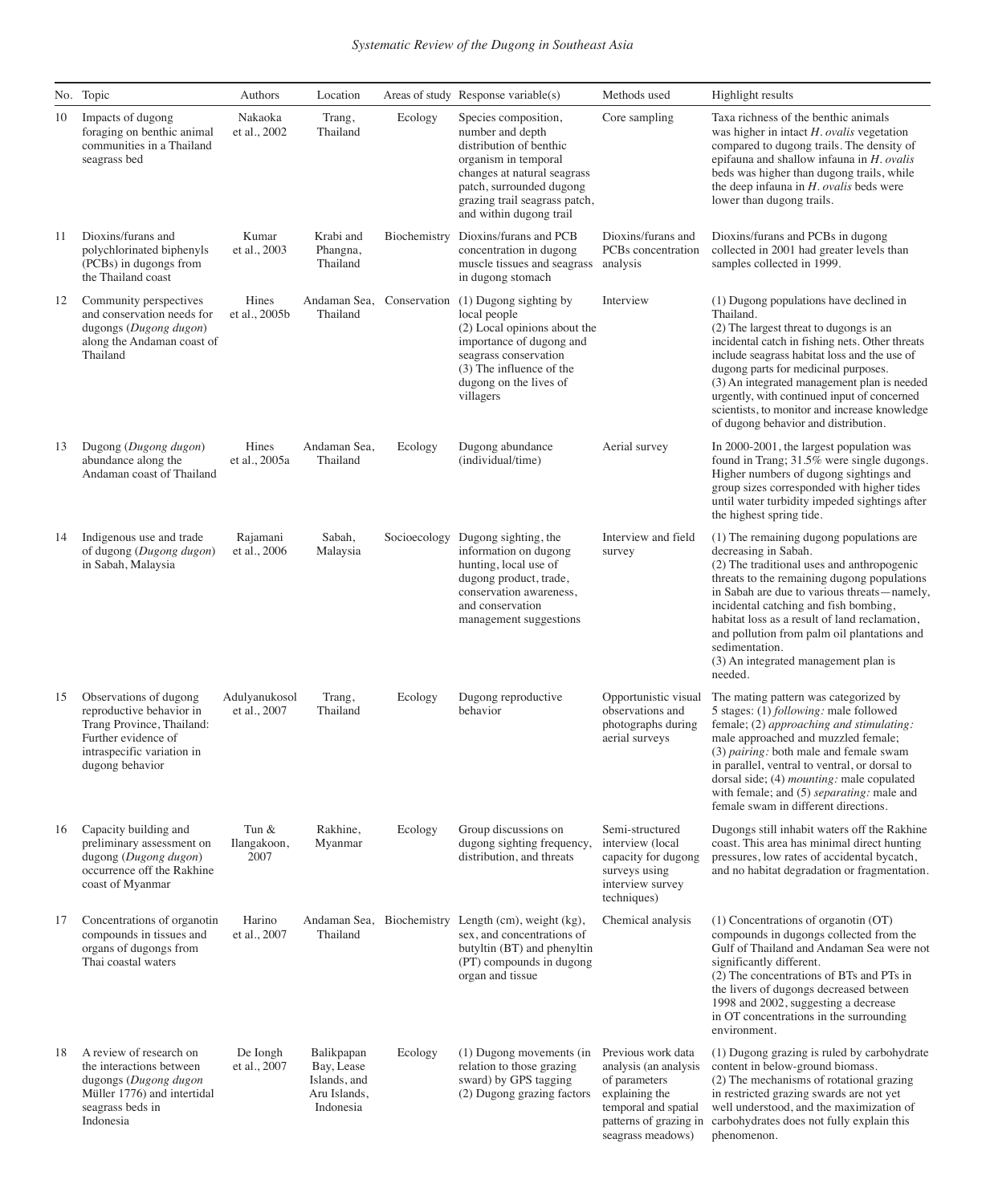|    | No. Topic                                                                                                                                                            | Authors                        | Location                                                                          |              | Areas of study Response variable(s)                                                                                                                                                                                                                                                                                              | Methods used                                                                       | Highlight results                                                                                                                                                                                                                                                                                                                                                                        |
|----|----------------------------------------------------------------------------------------------------------------------------------------------------------------------|--------------------------------|-----------------------------------------------------------------------------------|--------------|----------------------------------------------------------------------------------------------------------------------------------------------------------------------------------------------------------------------------------------------------------------------------------------------------------------------------------|------------------------------------------------------------------------------------|------------------------------------------------------------------------------------------------------------------------------------------------------------------------------------------------------------------------------------------------------------------------------------------------------------------------------------------------------------------------------------------|
| 19 | Rediscovering the dugong<br>(Dugong dugon) in<br>Myanmar and capacity<br>building for research and<br>conservation                                                   | Ilangakoon &<br>Tun, 2007      | Rakhine,<br>Myanmar                                                               | Conservation | The information from local<br>people and fishers about<br>experience on dugong<br>sighting, dugong occurrence,<br>and reports of accidental<br>bycatch and carcass                                                                                                                                                               | Semi-structured<br>interview                                                       | (1) Dugongs still inhabit Myanmar waters<br>along with healthy seagrass beds.<br>(2) Dugong population in western Myanmar<br>is less threatened by anthropogenic pressure,<br>no direct hunting, low rate of accidental<br>bycatch, and no habitat destruction.                                                                                                                          |
| 20 | Conservation needs of the<br>dugong in Cambodia and<br>Phu Quoc Island, Vietnam                                                                                      | Hines<br>et al., 2008          | Koh Kong,<br>Kampot<br>and Kep,<br>Cambodia<br>and Phu<br>Quoc island,<br>Vietnam |              | Conservation Frequency of dugong<br>sighting events                                                                                                                                                                                                                                                                              | Aerial survey;<br>interview                                                        | During 4 days of aerial surveys in Cambodia<br>in 2004, researcher saw no dugongs.<br>Interviewed villagers in Phu Quoc Island,<br>Vietnam, in 2002 and learned that dugongs<br>are regularly found and hunted, again for<br>high profits.                                                                                                                                               |
| 21 | The magnitude and<br>sustainability of marine<br>mammal bycatch in<br>fisheries in East Malaysia                                                                     | Jaaman<br>et al., 2009         | Sabah and<br>Sarawak,<br>Malaysia                                                 | Ecology      | Marine mammal sightings<br>and bycatch rate of each<br>marine mammal species<br>(or group)                                                                                                                                                                                                                                       | Field survey;<br>semistructured and<br>informal interviews                         | (1) Gillnetters, trawlers, and fish stakes were<br>reported to catch cetaceans and dugongs,<br>while purse seiners caught only cetaceans.<br>(2) Incidental catches of marine mammals<br>are greatest in gillnets.<br>(3) A dedicated monitoring and educational<br>program, together with the establishment of<br>Marine Protected Areas, is urgently needed<br>to minimize the threat. |
| 22 | The Philippine marine<br>mammal strandings from<br>1998 to 2009: Animals in<br>the Philippines in peril?                                                             | Aragones<br>et al., 2010       | Philippines                                                                       | Ecology      | Frequency of stranding<br>events between seasons<br>across the years                                                                                                                                                                                                                                                             | Collection of data<br>from government<br>and nongovernment<br>offices              | Seven dugong stranding events were<br>recorded during 2001 to 2009. High<br>percentage of marine mammals might be<br>linked to dynamite fishing (causing acoustic<br>trauma), fisheries interactions, or biotoxins<br>from harmful algal blooms coupled to their<br>food web.                                                                                                            |
| 23 | Using parallel regional<br>and local-scale initiatives<br>to inform conservation<br>management of rare<br>wildlife: A case study of the<br>dugong in Sabah, Malaysia | Rajamani &<br>Marsh, 2010      | Sabah,<br>Malaysia                                                                | Conservation | (1) Geopolitical scale; the<br>distribution and abundance<br>of the dugong<br>(2) Local-scale, local<br>knowledge of the<br>distribution, and abundance<br>of dugongs and ability to<br>participate in monitoring at<br>that scale                                                                                               | Aerial survey,<br>interview surveys,<br>and a monitoring<br>program                | Dugong populations in Sabah are small and<br>clumped, and urgently require management<br>intervention at local scales in the regionally<br>important habitats identified by aerial<br>surveys.                                                                                                                                                                                           |
| 24 | Modeling habitat and<br>bycatch risk for dugongs in<br>Sabah, Malaysia                                                                                               | <b>Briscoe</b><br>et al., 2014 | Sabah and<br>Sarawak,<br>Malaysia                                                 | Ecology      | (1) Dugong sighting and<br>stranding events<br>(2) Interview the local<br>fishers about the sighting,<br>stranding, and hunting of<br>dugong<br>(3) Environmental factors:<br>seagrass distribution, nutrient<br>concentration, salinity,<br>turbidity, and water currents<br>(4) Fishery effort<br>(5) Fishery activity mapping | Field survey,<br>interview, and<br>modeling                                        | An analysis identified several areas of<br>high risk where dugong surveys were<br>conducted and also identified high-risk areas<br>in previously unsurveyed locations. Such<br>methods can be used to direct field activities<br>and data collection efforts and provide a<br>robust template for existing sightings and<br>fishing.                                                     |
| 25 | Aligning conservation<br>and research priorities<br>for proactive species and<br>habitat management: The<br>case of dugongs Dugong<br>dugon in Johor, Malaysia       | Ponnampalam<br>et al., 2014    | Johor,<br>Malaysia                                                                |              | Conservation Frequency of dugong<br>sighting events                                                                                                                                                                                                                                                                              | Aerial survey                                                                      | The Johor islands may represent a<br>significant congregation site for dugongs<br>in Peninsular Malaysia, with as many as 20<br>dugongs recorded in a single day. Dugongs<br>were found around Sibu, Tinggi, Besar,<br>Rawa, and Seribuat Islands.                                                                                                                                       |
| 26 | Small-scale mariculture:<br>A potentially significant<br>threat to dugongs (Dugong<br>dugon) through incidental<br>entanglement                                      | Poonian &<br>Lopez, 2016       | Busuanga,<br>Palawan,<br>Philippines                                              |              | Conservation Bycatch dugong and<br>frequency of stranding<br>events                                                                                                                                                                                                                                                              | Information from<br>government and<br>nongovernment<br>offices and local<br>people | Several anecdotal reports that dugongs<br>are threatened by incidental capture in<br>small-scale fisheries and other static<br>underwater structures could present a similar<br>entanglement risk.                                                                                                                                                                                       |
| 27 | Using fisher knowledge,<br>mapping population, habitat<br>suitability, and risk for the<br>conservation of dugongs in<br>Johor Straits of Malaysia                   | Hashim<br>et al., 2017         | Johor,<br>Malaysia                                                                | Conservation | (1) Dugong population<br>information on the<br>abundance and distribution<br>of dugongs based on fisher<br>surveys (location point)<br>(2) Environmental predictor:<br>seagrass biomass, distance<br>from the shoreline, and<br>water depth                                                                                      | distribution model<br>(MaxEnt)                                                     | Interview and species The MaxEnt model output showed seagrass<br>biomass as the highest contributing factor<br>to the likelihood of dugong presence. The<br>model also estimated 20 kg/m <sup>2</sup> of seagrass<br>biomass, 3 km distance from the shoreline,<br>and a water depth of 25 m as the optimum<br>habitat condition for the dugong population.                              |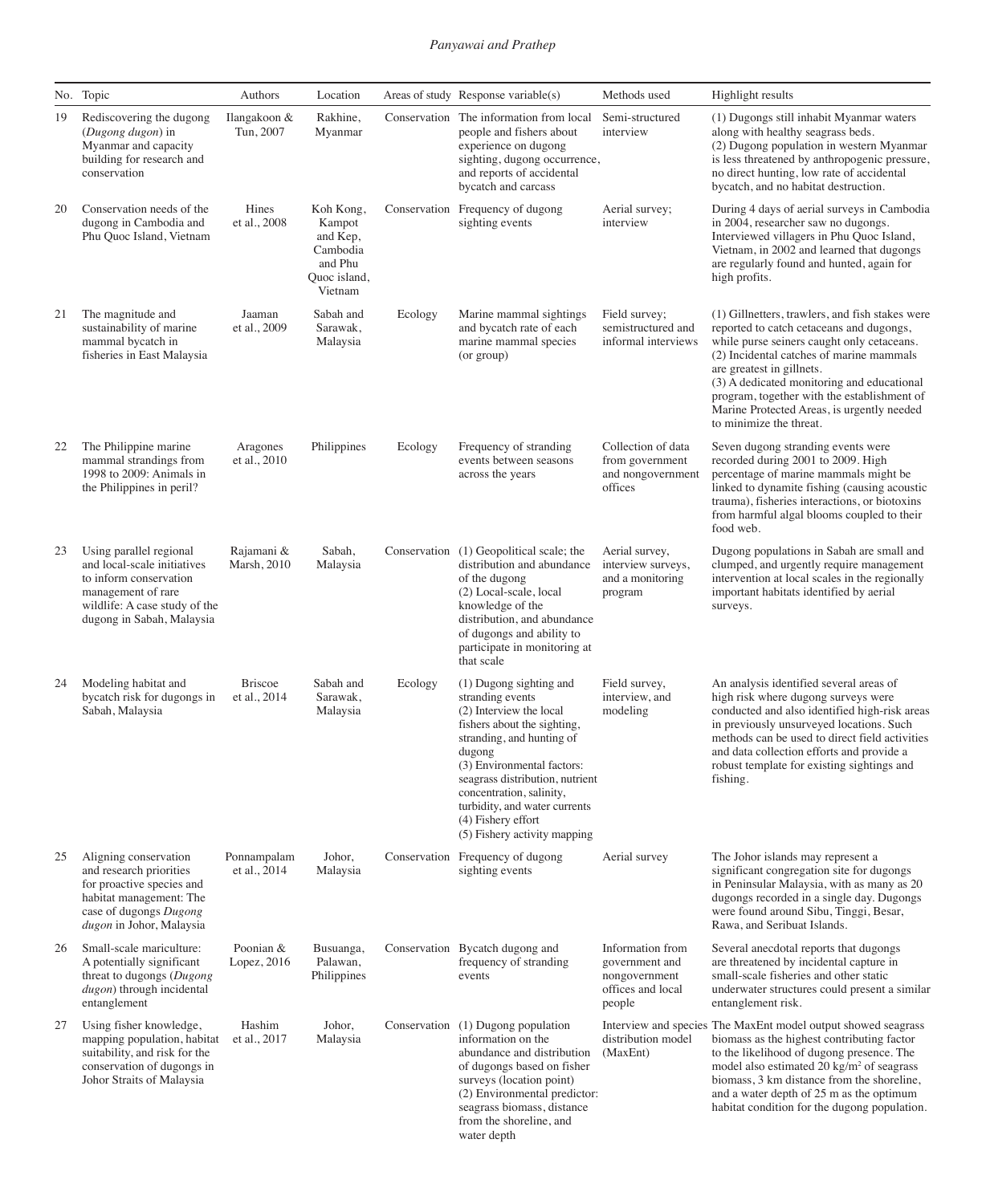|    | No. Topic                                                                                                                                                                                 | Authors                             | Location                                                                                                              |                | Areas of study Response variable(s)                                                                                                                                                                                                                         | Methods used                                                                                                               | Highlight results                                                                                                                                                                                                                                                                                                                                                                                                                                                                                                                                                                                                                                                  |
|----|-------------------------------------------------------------------------------------------------------------------------------------------------------------------------------------------|-------------------------------------|-----------------------------------------------------------------------------------------------------------------------|----------------|-------------------------------------------------------------------------------------------------------------------------------------------------------------------------------------------------------------------------------------------------------------|----------------------------------------------------------------------------------------------------------------------------|--------------------------------------------------------------------------------------------------------------------------------------------------------------------------------------------------------------------------------------------------------------------------------------------------------------------------------------------------------------------------------------------------------------------------------------------------------------------------------------------------------------------------------------------------------------------------------------------------------------------------------------------------------------------|
| 28 | Elemental classification<br>of the tusks of dugong<br>(Dugong dugon) by<br>HH-XRF analysis and<br>comparison with other<br>species                                                        | Nganvongpanit<br>et al., 2017b      | Thailand                                                                                                              |                | Biochemistry The elemental composition<br>of dugong tusks and teeth of fluorescence<br>dugongs, dolphins, whales,<br>elephants, and tigers                                                                                                                  | Handheld X-ray<br>analyzer (HH-XRF)                                                                                        | There was no significant difference in the<br>elemental composition of male and female<br>dugong tusks, whereas the overall accuracy<br>for identifying habitat (Andaman Sea and<br>Gulf of Thailand) was high (88.1%).                                                                                                                                                                                                                                                                                                                                                                                                                                            |
| 29 | What the skull and<br>scapular morphology<br>of the dugong (Dugong<br>dugon) can tell us: Sex,<br>habitat, and body length?                                                               | Nganvongpanit<br>et al., 2017a      | Thailand                                                                                                              | <b>Biology</b> | Sex, habitat, body length,<br>external morphology, and<br>morphometrics of the skull,<br>scapular, and tusk of 81<br>dugong samples                                                                                                                         | Morphology and<br>morphometric                                                                                             | (1) Multivariate linear regression show<br>100, 98.5, 96.15, and 91.30% accuracy<br>rates for sexing using large tusks and the<br>skull (caudal), coracoid process, and border<br>tubercle, respectively.<br>(2) Skull morphometrics could categorize<br>dugong habitat (i.e., living in the Andaman<br>Sea or Gulf of Thailand) with 100% accuracy.<br>(3) The model ( $Y = 54.214 + 1.650X +$<br>$0.110X2$ , where Y is the body length from the<br>tip of the snout to the notch in the tail fluke and<br>X is the condyle-premaxillary length, both in<br>cm) could be used to estimate body length with<br>the coefficient of determination $(R^2)$ of 0.985. |
| 30 | Osteoarthritis in two<br>marine mammals and 22<br>land mammals: Learning<br>from skeletal remains                                                                                         | Nganvongpanit<br>et al., 2017c      | Thailand                                                                                                              | Biology        | Osteoarthritis (OA) (the<br>degradation of articular<br>cartilage and subchondral<br>bone degradation) in<br>dugongs, dolphins, and<br>terrestrial mammal skeletons<br>and the genetic relationship<br>(cytochrome $b$ ) and OA<br>occurrence among species | OA evaluation and<br>joint observation by<br>two experts                                                                   | OA can occur in dugongs and dolphins,<br>similar to terrestrial mammals, even though<br>their natural habitat is the ocean that has the<br>buoyant force. Moreover, gender did not<br>influence OA occurrence in marine species.                                                                                                                                                                                                                                                                                                                                                                                                                                   |
| 31 | A simple and efficient<br>method for making a high-<br>resolution seagrass map and<br>quantification of dugong<br>feeding trail distribution:<br>A field test at Mayo Bay,<br>Philippines | Mizuno<br>et al., 2017              | Mayo Bay,<br>Midanao,<br>Philippines                                                                                  | Ecology        | Image of sample seagrass<br>beds                                                                                                                                                                                                                            | (1) Snorkeling<br>processing using<br>PhotoScan                                                                            | A new method of seagrass mapping and<br>(2) Continuous image quantification of dugong trail distribution is<br>proposed and tested. The method produces a<br>clear and high-resolution image, but it needs<br>skill for the divers, time, and effort.                                                                                                                                                                                                                                                                                                                                                                                                              |
| 32 | Differences in vocalization<br>patterns of dugongs<br>between fine-scale habitats<br>around Talibong Island,<br>Thailand                                                                  | Tanaka<br>et al., 2017              | Trang,<br>Thailand                                                                                                    | Ecology        | (1) Dugong vocalization<br>rate and power spectrum<br>density (PSD)<br>(2) Environmental factors:<br>time period, current speed<br>and direction, and water<br>level (in feeding and vocal<br>area)                                                         | Automatic<br>underwater sound<br>monitoring systems<br>$(AUS-OMS;$<br>AquaSound Inc.,<br>Kobe, Japan)                      | The vocalization pattern for dugongs<br>differed between the feeding and vocal<br>areas. In vocal areas, there is a higher<br>vocalization rate and power spectrum<br>density than in the feeding areas.                                                                                                                                                                                                                                                                                                                                                                                                                                                           |
| 33 | "The Lost Princess"<br>(putri duyung) of the<br>small islands: Dugongs<br>around Sulawesi in the<br>Anthropocene                                                                          | Moore<br>et al., 2017               | Togean,<br>Banggai,<br>Spermonde,<br>Taka Bonerate/<br>Selayar, and<br>Tanakeke<br>Islands,<br>Sulawesi,<br>Indonesia | Socioecology   | The distribution,<br>exploitation, and<br>community perceptions<br>of dugongs                                                                                                                                                                               | The research<br>collected, compiled,<br>and evaluated data<br>and information<br>(mostly unpublished)                      | Sulawesi dugongs are now rare and under<br>high threat. Many fishing communities<br>consider dugong meat superior to beef and<br>see it as a welcome change from fish, while<br>certain body parts fetch a high price as do<br>dugong tears.                                                                                                                                                                                                                                                                                                                                                                                                                       |
| 34 | Reasons for seagrass<br>optimism: Local ecological<br>knowledge confirms<br>presence of dugongs                                                                                           | Cullen-<br>Unsworth<br>et al., 2018 | Wakatobi<br>Regency,<br>Indonesia                                                                                     |                | Conservation The knowledge of local<br>people about dugong                                                                                                                                                                                                  | Interview                                                                                                                  | Local ecological knowledge (LEK) helps<br>to confirm dugong populations and supports<br>associated resource management decisions.                                                                                                                                                                                                                                                                                                                                                                                                                                                                                                                                  |
| 35 | Short Communication:<br>Dugong dugon Müller,<br>1776 (Sirenia, Dugongidae)<br>in Bangka Island, Indonesia                                                                                 | Syafutra<br>et al., 2018            | Pulau Bangka,<br>Indonesia                                                                                            | Ecology        | Frequency of dugong<br>sighting and stranding<br>events                                                                                                                                                                                                     | Interview and the<br>information from<br>government and<br>nongovernment<br>offices, news,<br>experts, and local<br>people | Only 4 records of dugong were reported<br>in Bangka Island in 1976, 2006, and 2007.<br>Sixteen new records of dugong were<br>collected in the eastern waters of Bangka<br>Island. Most of the dugongs were found<br>dead and entangled in gillnets. Kurau Village<br>became the most important location for<br>fishers to sell dead dugongs or dugong meat.                                                                                                                                                                                                                                                                                                        |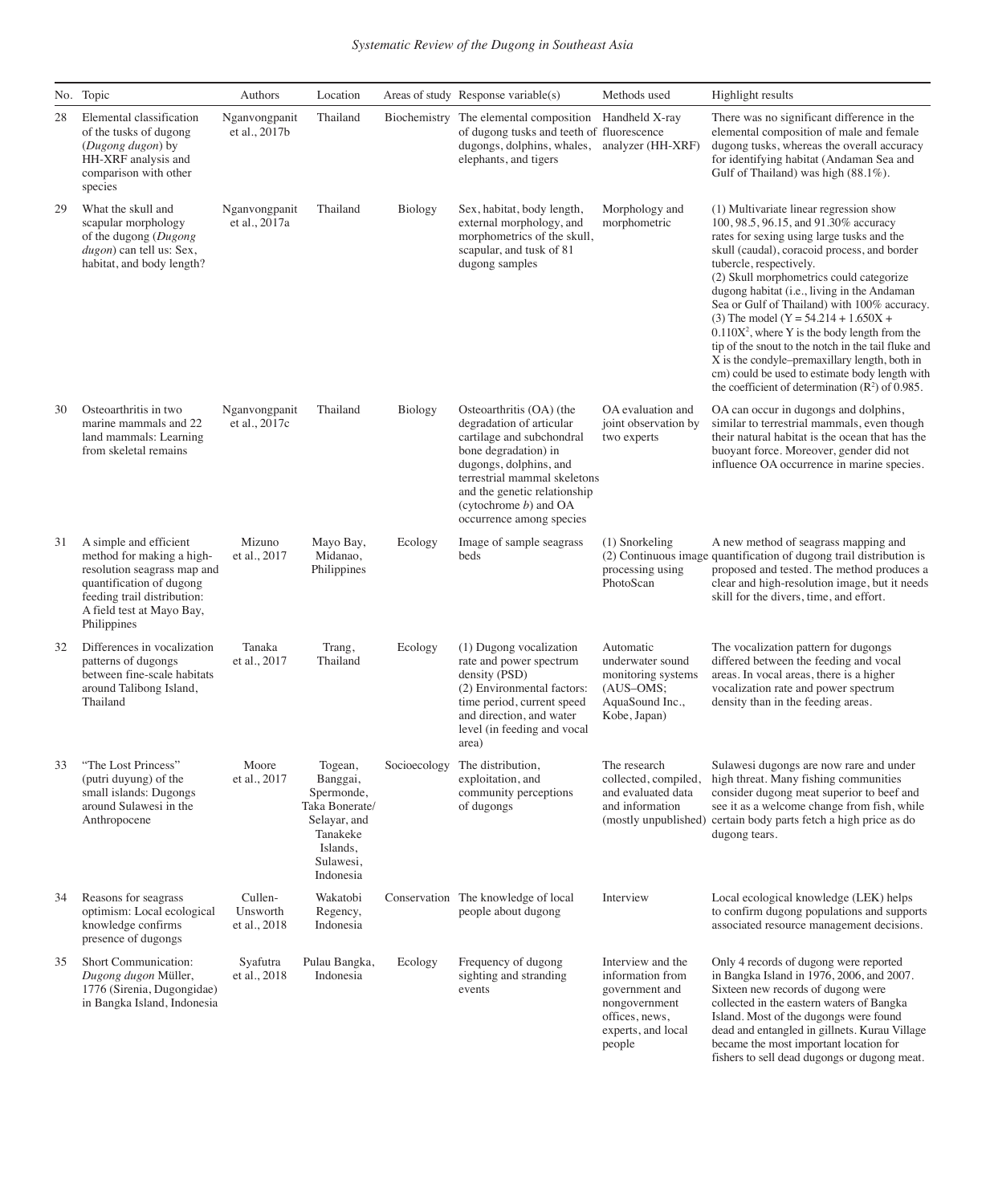|    | No. Topic                                                                                                                                                                                    | Authors                        | Location                                                                                                 |              | Areas of study Response variable(s)                                                                                                                                                                          | Methods used                                                                                                                    | Highlight results                                                                                                                                                                                                                                                                                                                                                                                                                                                                                                                                       |
|----|----------------------------------------------------------------------------------------------------------------------------------------------------------------------------------------------|--------------------------------|----------------------------------------------------------------------------------------------------------|--------------|--------------------------------------------------------------------------------------------------------------------------------------------------------------------------------------------------------------|---------------------------------------------------------------------------------------------------------------------------------|---------------------------------------------------------------------------------------------------------------------------------------------------------------------------------------------------------------------------------------------------------------------------------------------------------------------------------------------------------------------------------------------------------------------------------------------------------------------------------------------------------------------------------------------------------|
| 36 | Sighting and stranding<br>reports of Irrawaddy<br>dolphins (Orcaella<br>brevirostris) and dugongs<br>(Dugong dugon) in Kep<br>and Kampot, Cambodia                                           | Tubbs<br>et al., 2019          | Kep<br>Archipelago,<br>Cambodia                                                                          | Ecology      | Frequency of dugong<br>sighting and stranding<br>events                                                                                                                                                      | Field survey and<br>the information<br>from government<br>and nongovernment<br>offices                                          | Unconfirmed fisher reports identifying the<br>presence of small and sporadic dugong<br>populations at both the Thai-Cambodian<br>and Vietnamese-Cambodian border regions.                                                                                                                                                                                                                                                                                                                                                                               |
| 37 | Age relationships with<br>telomere length, body<br>weight, and body length<br>in wild dugong                                                                                                 | Cherdsukjai<br>et al., 2020    | Thailand                                                                                                 | Biology      | The telomere length (rTL)<br>(from the skin tissue) and<br>the relationships between<br>age by GLG (dentin growth morphometrics<br>layer groups) counts and<br>body weight and length of<br>dugong carcasses | (1) Molecular<br>$(2)$ GLG counts<br>$(3)$ Body                                                                                 | (1) The physical maturity in dugongs occurs<br>at 20 years of age.<br>(2) The age estimated by GLGs was<br>negatively correlated with rTL using the<br>logistic formula with a rate of telomere<br>attrition of approximately 0.036 rTL/y<br>between the ages of 5 to 20 years.<br>(3) The body weight and length were<br>positively correlated with GLG-based age,<br>with growth rates of $\sim 8.8$ kg/y for weight<br>and $\sim$ 3.58 cm/y for length, respectively.                                                                                |
| 38 | Short Communication:<br>Dugong (Dugong dugon)<br>reproductive behaviour<br>in Koh Libong, Thailand:<br>Observations using drones                                                             | Infantes<br>et al., 2020       | Trang,<br>Thailand                                                                                       | Biology      | Image and video of dugong<br>reproductive behavior                                                                                                                                                           | Aerial observation<br>using drone                                                                                               | Drones were a cost-efficient tool to<br>document dugong behavior and to provide<br>video images.                                                                                                                                                                                                                                                                                                                                                                                                                                                        |
| 39 | Relative white blood<br>cell counts, heterophil-<br>to-lymphocyte ratio, and<br>discovery of blood parasites<br>in wild dugong (Dugong<br>dugon) at Lingayan Island,<br>Toli-Toli, Indonesia | Satyaningtijas<br>et al., 2020 | Lingayan<br>Island,<br>Indonesia                                                                         | Biology      | Number of white blood<br>cell (WBC), the heterophil-<br>to-lymphocyte (H/L) ratio,<br>and parasites<br>in wild dugong blood                                                                                  | Investigate the<br>relative WBC counts<br>and the H/L ratio to<br>analyze the presence<br>of blood parasites in<br>wild dugongs | The relative WBC counts included<br>heterophils $(19.4\%)$ , lymphocytes $(76.4\%)$ ,<br>and monocytes (3.6%); and the H/L ratio<br>was 0.25. Intraerythrocytic parasites were<br>identified and suspected to be Anaplasma<br>and Babesia. The discovery of blood<br>parasites could be one of the threatening<br>factors for the dugong population.                                                                                                                                                                                                    |
| 40 | Measuring the nonuse.<br>value of the dugong<br>(Dugong dugon) in<br>Thailand                                                                                                                | Petcharat &<br>Lee, 2020       | Chatuchak,<br>Bang Khae,<br>Pathum Wan,<br>Dusit, and<br>Bang Kapi<br>districts,<br>Bangkok,<br>Thailand | Socioecology | The nonuse value or the<br>nonusers' willingness to<br>pay for conserving the<br>dugongs in Thailand<br>from 300 residents in<br>five selected districts of<br>Bangkok                                       | A face-to-face<br>interview using the<br>choice experiment<br>method                                                            | (1) The average willingness to pay for the<br>most preferred dugong conservation scheme<br>(a marker buoy system, re-creating habitats,<br>and slowing down the population decline)<br>was 4,382 Thai Baht (122 USD) annually<br>per household.<br>(2) The respondents were not willing<br>to pay for educating local fishers about<br>the conservation of dugongs, though the<br>development of the marker buoy system to<br>identify dugong habitats was the most<br>valued by the general public.                                                    |
| 41 | Classifying mermaids:<br>Observations on local<br>naming and classification<br>of dugongs (Dugong<br><i>dugon</i> ) among the Lio<br>of Flores Island (Eastern<br>Indonesia)                 |                                | Eastern<br>Indonesia                                                                                     |              | Gregory, 2020 Flores Island, Socioecology The similarity and<br>difference between folk<br>and international biology<br>about dugong                                                                         | A face-to-face<br>interview; myth                                                                                               | The Lio people of Flores Island describe<br>dugongs as creatures that are half human<br>and half fish-essentially like the European<br>image of mermaids.                                                                                                                                                                                                                                                                                                                                                                                               |
| 42 | Development of an<br>automatic detection<br>method for dugong<br>feeding sounds in an<br>intertidal seagrass bed                                                                             | Yamato et al.,<br>2020         | Trang,<br>Thailand                                                                                       | Biology      | Dugong feeding sounds<br>(a series of broadband<br>pulses)                                                                                                                                                   | Passive acoustic<br>monitoring                                                                                                  | (1) A new method to automatically detect<br>the feeding sounds of dugongs from acoustic<br>recording data. A morphological opening<br>filter was applied to identify pulses and an<br>autocorrelation coefficient threshold was used<br>to extract the feeding sounds. Applying a<br>threshold on water depth effectively reduced<br>the false detection rate from 16.4 to $4.4\%$ ,<br>and the correct detection rate increased from<br>72.2 to 76.8%.<br>(2) The feeding sound of the dugong consists<br>of a set of pulses with a constant interval. |
| 43 | Short Communication:<br>Dugong's presence<br>confirmation in Bintan<br>Island based on local<br>ecological knowledge                                                                         | Idris et al.,<br>2020          | Bintan Island,<br>Indonesia                                                                              | Ecology      | The dugong sighting<br>frequency and locations,<br>the type of fishing gear<br>interfering with the dugong<br>survival conditions, and the<br>community habit of hunting<br>and eating dugong                | Interview (the rapid<br>rural appraisal<br>[RRA] method)                                                                        | (1) The majority of respondents of Berakit<br>$(100\%)$ and Kelong (78%) have often seen<br>the presence of dugong in nature.<br>(2) The threat to the survival of dugong on<br>Bintan Island originates from the existence<br>of fishing gear such as nets and fishing<br>traps. Besides, at several locations, it is<br>still in the habit of the communities to hunt<br>dugong, and this is one of the biggest threats<br>to dugong species conservation.                                                                                            |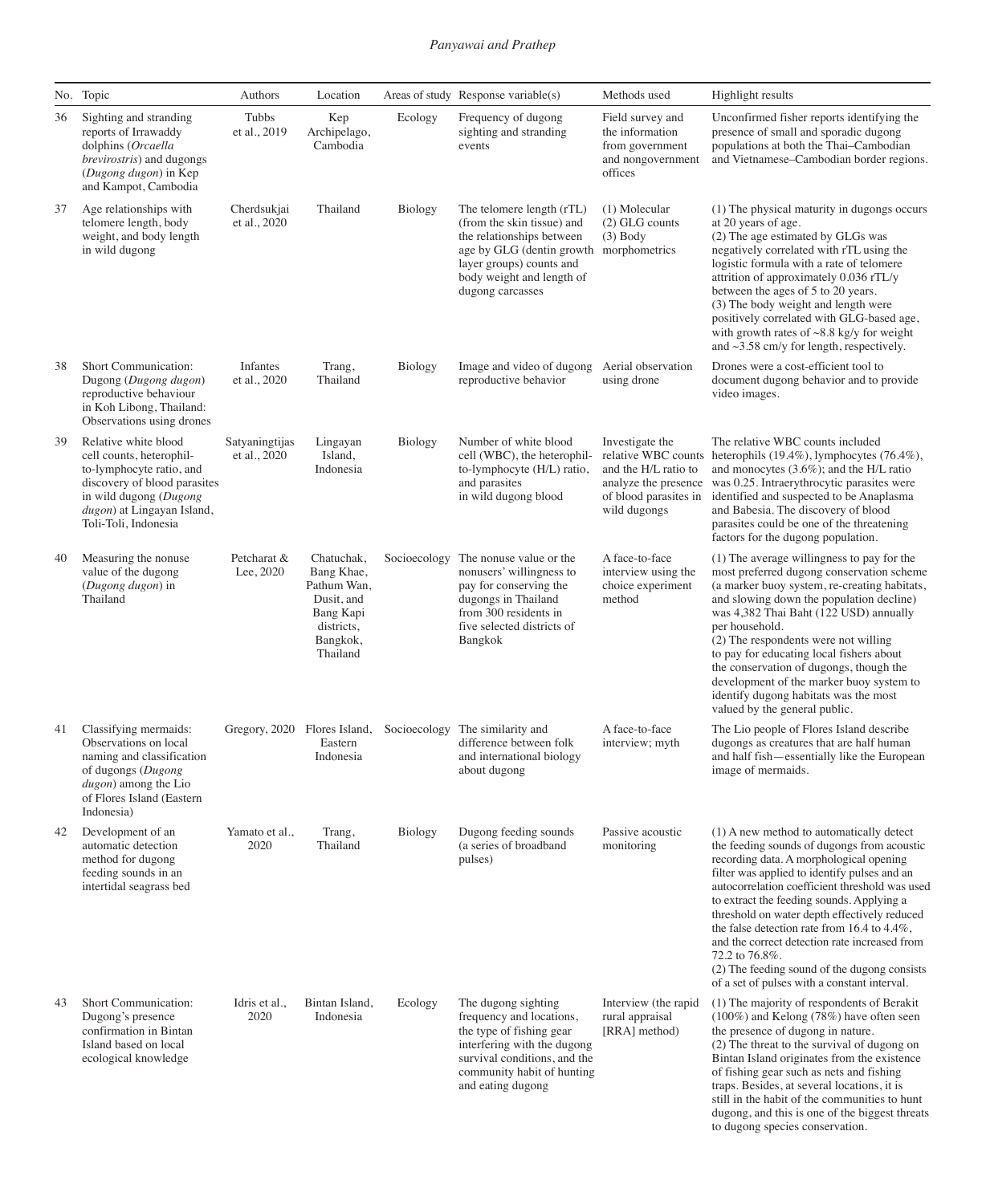|    | No. Topic                                                                                                                                             | Authors                         | Location                                                           |                | Areas of study Response variable(s)                                                                                                                                                                                                                                                                                                                             | Methods used                                                                                                                                                                                                                                                    | Highlight results                                                                                                                                                                                                                                                                                                                                                                                                                                                                                                                                                                                                                                                                   |
|----|-------------------------------------------------------------------------------------------------------------------------------------------------------|---------------------------------|--------------------------------------------------------------------|----------------|-----------------------------------------------------------------------------------------------------------------------------------------------------------------------------------------------------------------------------------------------------------------------------------------------------------------------------------------------------------------|-----------------------------------------------------------------------------------------------------------------------------------------------------------------------------------------------------------------------------------------------------------------|-------------------------------------------------------------------------------------------------------------------------------------------------------------------------------------------------------------------------------------------------------------------------------------------------------------------------------------------------------------------------------------------------------------------------------------------------------------------------------------------------------------------------------------------------------------------------------------------------------------------------------------------------------------------------------------|
| 44 | Community leader<br>perspectives on the<br>utilization of seagrass<br>ecosystem for marine<br>tourism in Toli-Toli,<br>Central Sulawesi,<br>Indonesia | Sondita et al.,<br>2020         | Toli-Toli,<br>Central<br>Sulawesi,<br>Indonesia                    |                | Conservation Community leader<br>perspectives about seagrass<br>and dugong tourism of<br>Seribu Island                                                                                                                                                                                                                                                          | A learning approach<br>(field trip and<br>workshop)                                                                                                                                                                                                             | The village government can start planning<br>sustainable tourism using the action<br>plan developed in the workshop. The<br>local business owner must be invited to<br>participate actively in the process of local<br>tourism development.                                                                                                                                                                                                                                                                                                                                                                                                                                         |
| 45 | Pelvic bone morphometric<br>analysis in the dugong<br>(Dugong dugon)                                                                                  | Nganvongpanit<br>et al., 2020   | Phuket,<br>Thailand                                                | Biology        | (1) 8 parameters: acetabular<br>region width, anterior<br>width, cranial width, ilium<br>length, ischium length,<br>narrow width, pelvic<br>length, and posterior width<br>$(2)$ 5 indexes: anterior<br>width/posterior width, body<br>length/pelvic length, ilium<br>length/ischium length, pelvic<br>length/ilium length, and pelvic<br>length/ischium length | Morphometric data<br>encompassing 8<br>parameters and 5<br>indexes to analyze<br>the morphology of<br>the pelvic bones<br>obtained from 88<br>specimens (45<br>dugongs)                                                                                         | (1) The pelvic bone is very useful in sex<br>identification and body size estimation.<br>$(2)$ Three main findings: $(1)$ the pelvic bone<br>in mature male subjects is larger than it is<br>in females, (2) a high rate of accuracy can<br>be established for sex identification using<br>morphometric data obtained from the pelvic<br>bone, and (3) the pelvic bone has the highest<br>degree of correlation with body length,<br>followed by body weight and age.                                                                                                                                                                                                               |
| 46 | Geospatial analyzing<br>of straits shipping paths<br>for the integration of<br>air quality and marine<br>wildlife conservation                        | Hadipour<br>et al., 2021        | Malacca Strait,<br>Malaysia                                        | Ecology        | $(1)$ Location point of<br>dugong<br>(2) Predictor: air pollutant<br>of shipping emissions<br>from moving vessels and<br>maritime paths (distance<br>from the maritime paths to<br>the dugong home range)                                                                                                                                                       | $Modeling-a$<br>relationship<br>between air quality<br>(modeled based<br>on air pollutant of<br>shipping emissions<br>from moving<br>vessels in the sea)<br>and dugong habitat<br>location (distance<br>from the maritime<br>paths to the dugong<br>home range) | (1) This paper develops a GIS-based model<br>to determine suitable locations for shipping<br>paths within Malacca Strait by investigating<br>the best air quality.<br>(2) This research has successfully managed<br>and developed a scientifically based method<br>for understanding the relationship between<br>wildlife habitat and marine transportation<br>by analyzing successful and nonsuccessful<br>present and future shipping.                                                                                                                                                                                                                                            |
| 47 | Dugong foraging behavior<br>on tropical intertidal<br>seagrass meadows: The<br>influence of climatic<br>drivers and anthropogenic<br>disturbance      | <b>Budiarsa</b><br>et al., 2021 | Bay of<br>Balikpapan,<br>East coast of<br>Kalimantan,<br>Indonesia | Ecology        | (1) Number of grazing<br>tracks in the intertidal<br>zones<br>(2) The dynamics of<br>seagrass: biomass, the<br>ratio of above-ground to<br>below-ground biomass<br>composition and<br>distribution (7 intertidal<br>seagrass meadows)                                                                                                                           | Field survey<br>(monthly intervals<br>over a year) for<br>seasonal dugong<br>tracks' distribution<br>and species<br>selectivity, and<br>seagrass<br>composition and<br>distribution                                                                             | (1) Seagrass features showed a significant<br>relationship with wind speed, precipitation,<br>desiccation time, the distance of the grazing<br>sward to a residential area, and fishing<br>activity.<br>(2) The strong variation in the number<br>of grazing trails throughout the year was<br>significantly affected by seagrass biomass,<br>location, and wind speed.<br>(3) The grazing trial was found only in<br>Halodule pinifolia patches.<br>(4) The current estimated number of dugongs<br>was 2 to 3 dugongs, which might indicate<br>a slight reduction in the dugong herd's size<br>compared to the population of 3 to 5 dugongs<br>observed by De Iongh et al. (2007). |
| 48 | Genetic diversity in a<br>unique population of<br>dugong (Dugong dugon)<br>along the sea coasts of<br>Thailand                                        | Poommouang<br>et al., 2021      | Thailand                                                           | <b>Biology</b> | The extracted DNA of<br>118 dugong skin samples                                                                                                                                                                                                                                                                                                                 | Measurement of<br>inter-simple<br>sequence repeat<br>(ISSR) markers<br>and mtDNA D-loop<br>typing                                                                                                                                                               | (1) Only two genetic populations of dugongs<br>exist in Thailand.<br>(2) Dugongs from the Andaman Sea (Trang,<br>Satun, and some areas of Krabi Province)<br>exhibited greater diversity compared to<br>Gulf of Thailand. Moreover, the dugong in<br>this coast was genetically distinct, with a<br>separate haplotype belonging to two clades<br>found only in Thai waters that separated<br>from other groups around 1.2 mya.                                                                                                                                                                                                                                                     |
| 49 | Automated classification<br>of dugong calls and tonal<br>noise by combining contour<br>and MFCC features                                              | Tanaka<br>et al., 2021          | Libong<br>Island, Trang,<br>Thailand                               | Biology        | Tonal sounds, including<br>both dugong calls and<br>noise                                                                                                                                                                                                                                                                                                       | The classification of<br>tonal vocalizations<br>and tonal noise                                                                                                                                                                                                 | This study demonstrated an effective method<br>to discriminate tonal noise from dugong<br>calls by employing a supervised support<br>vector machine (SVM).                                                                                                                                                                                                                                                                                                                                                                                                                                                                                                                          |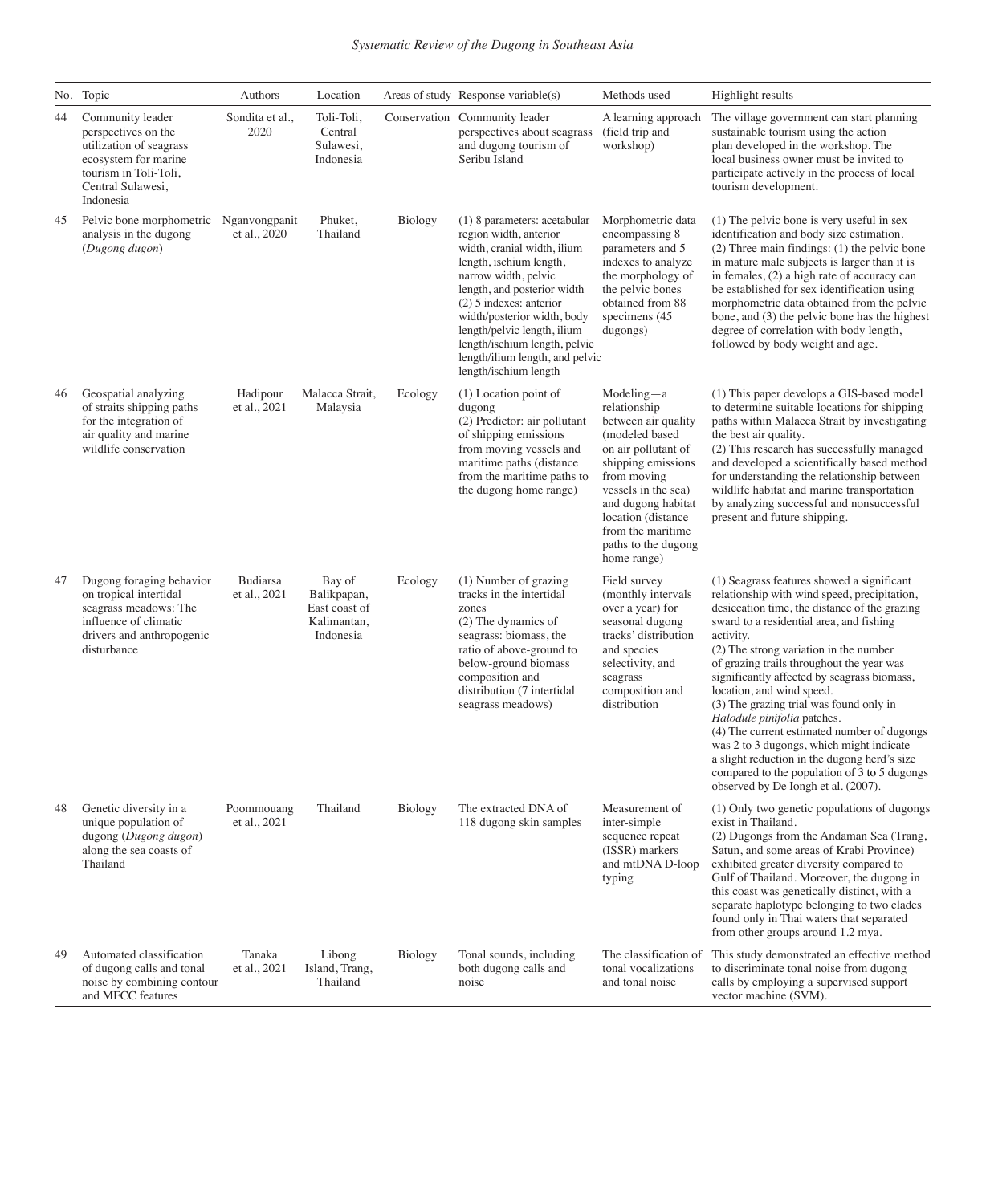#### **Literature Cited**

- Adulyanukosol, K., Thongsukdee, S., Hara, T., Arai, N., & Tsuchiya, M. (2007). Observations of dugong reproductive behavior in Trang Province, Thailand: Further evidence of intraspecific variation in dugong behavior. *Marine Biology*, *151*(5), 1887-1891. https://doi.org/10.1007/s00227-007-0619-y
- Aragones, L. V. (1994). Observations on dugongs at Calauit Island, Busuanga, Palawan, Philippines. *Wildlife Research*, *21*(6), 709-717. https://doi.org/10.1071/WR9940709
- Aragones, L. V., Roque, M. A. A., Flores, M. B., Encomienda, R. P., Laule, G. E., Espinas, B. G., Diaz, G. C., Alesna, E. B., & Braun, R. C. (2010). The Philippine marine mammal strandings from 1998 to 2009: Animals in the Philippines in peril? *Aquatic Mammals*, *36*(3), 219-233. https://doi.org/10.1578/AM.36.3.2010.219
- Briscoe, D., Hiatt, S., Lewison, R., & Hines, E. (2014). Modeling habitat and bycatch risk for dugongs in Sabah, Malaysia. *Endangered Species Research*, *24*(3), 237-247. https://doi.org/10.3354/esr00600
- Budiarsa, A. A., De Iongh, H. H., Kustiawan, W., & vanBodegom, P. M. (2021). Dugong foraging behavior on tropical intertidal seagrass meadows: The influence of climatic drivers and anthropogenic disturbance. *Hydrobiologia*, *848*(2021), 4153-4166. https://doi.org/ 10.1007/s10750-021-04583-0
- Cherdsukjai, P., Buddhachat, K., Brown, J., Kaewkool, M., Poommouang, A., Kaewmong, P., Kittiwattanawong, K., & Nganvongpanit, K. (2020). Age relationships with telomere length, body weight and body length in wild dugong (*Dugong dugon*). *PeerJ*, *8*, e10319. https://doi.org/10.7717/peerj.10319
- Cullen-Unsworth, L. C., Jones, B. L., Seary, R., Newman, R., & Unsworth, R. K. F. (2018). Reasons for seagrass optimism: Local ecological knowledge confirms presence of dugongs. *Marine Pollution Bulletin*, *134*, 118-122. https://doi.org/10.1016/j. marpolbul.2017.11.00
- De Iongh, H. H., Bierhuizen, B., & van Orden, B. (1997). Observations on the behaviour of the dugong (*Dugong dugon* Müller, 1776) from waters of the Lease Islands, eastern Indonesia. *Zoology*, *67*(1), 71-77. https://doi.org/10.1163/18759866-06701003
- De Iongh, H. H., Langeveld, P., & van der Wal, M. (1998). Movement and home ranges of dugongs around the Lease Islands, East Indonesia. *Marine Ecology*, *19*(3), 179-193. https://doi.org/10.1111/j.1439-0485.1998.tb00461.x
- De Iongh, H. H., Wenno, B. J., & Meelis, E. (1995). Seagrass distribution and seasonal biomass changes in relation to dugong grazing in the Moluccas, East Indonesia. *Aquatic Botany*, *50*, 1-19. https://doi.org/10.1016/0304-3770(94)00438-R
- De Iongh, H. H., Kiswara, A. W., Kustiawan, A. W., & Loth, A. P. E. (2007). A review of research on the interactions between dugongs (*Dugong dugon* Müller 1776) and intertidal seagrass beds in Indonesia. *Hydrobiologia*, *591*, 73-83. https://doi.org/10.1007/ s10750-007-0785-4
- Erftemeijer, P. L. A., Djunarlin, & Moka, W. (1993). Stomach content analysis of a dugong (*Dugong dugon*) from South Sulawesi, Indonesia. *Australian Journal of Marine and Freshwater Research*, *44*(1), 229-233. https://doi.org/10.1071/ MF9930229
- Gregory, F. (2020). Classifying mermaids: Observations on local naming and classification of dugongs (*Dugong dugon*) among the Lio of Flores Island (Eastern Indonesia). *Journal of Ethnobiology*, *40*(1), 56-69. https://doi.org/10.2993/0278-0771-40.1.56
- Hadipour, M., Naderi, M., Mokhtar, M., & Ern, L. K. (2021). Geospatial analyzing of straits shipping paths for the integration of air quality and marine wildlife conservation. *Journal of Wildlife and Biodiversity*, *5*(1), 63-80. https://doi.org/10.22120/ jwb.2020.135939.1184
- Harino, H., Ohji, M., Wattayakorn, G., Adulyanukosol, K., Arai, T., & Miyazaki, N. (2007). Concentrations of organotin compounds in tissues and organs of dugongs from Thai coastal waters. *Archives of Environmental Contamination and Toxicology*, *53*(3), 495-502. https://doi.org/10.1007/s00244-006-0254-5
- Hashim, M., Ito, S., Numata, S., Hosaka, T., Hossain, M. S., Misbari, S., Yahya, N. N., & Ahmad, S. (2017). Using fisher knowledge, mapping population, habitat suitability and risk for the conservation of dugongs in Johor Straits of Malaysia. *Marine Policy*, *78*, 18-25. https://doi.org/10.1016/j.marpol.2017.01.002
- Hines, E. M., Adulyanukosol, K., & Duffus, D. A. (2005a). Dugongs (*Dugong dugon*) abundance along the Andaman coast. *Marine Mammal Science*, *21*(3), 536-549. https://doi.org/10.1111/j.1748-7692.2005.tb01247.x
- Hines, E., Duffus, D., & Dearden, P. (2002). Dugongs in Trang Province, Thailand: Recommendations for conservation strategy. In N. W. P. Munro, P. Dearden, T. B. Herman, & K. Beazley (Eds.), *Making ecosystem-based management work* (pp. 536- 549). Science and Management of Protected Areas Association.
- Hines, E., Adulyanukosol, K., Duffus, D., & Dearden, P. (2005b). Community perspectives and conservation needs for dugongs (*Dugong dugon*) along the Andaman coast of Thailand. *Environmental Management*, *36*(5), 654-664. https://doi.org/10.1007/ s00267-003-0287-8
- Hines, E., Adulyanukosol, K., Somany, P., Ath, L. S., Cox, N., Boonyanate, P., & Hoa, N. X. (2008). Conservation needs of the dugong *Dugong dugon* in Cambodia and Phu Quoc Island, Vietnam. *Oryx*, *42*(1), 113-121. https://doi.org/10.1017/S0030605308000094
- Idris, F., Karlina, I., Herandarudewi, S. M. C., & Nugraha, A. H. (2020). Short communication: Dugong's presence confirmation in Bintan Island based on local ecological knowledge. *AACL Bioflux*, *13*(2), 651-656.
- Ilangakoon, A. D., & Tun, T. (2007). Rediscovering the dugong (*Dugong dugon*) in Myanmar and capacity building for research and conservation. *Raffles Bulletin of Zoology*, *55*(1), 195-199.
- Infantes, E., Cossa, D., Stankovic, M., Panyawai, J., Tuntiprapas, P., Daochai, C., & Prathep, A. (2020). Dugong (*Dugong dugon*) reproductive behaviour in Koh Libong, Thailand: Observations using drones. *Aquatic Mammals*, *46*(6), 603-608. https://doi.org/10.1578/ AM.46.6.2020.603
- Jaaman, S. A., Lah-Anyi, Y. U., & Pierce, G. J. (2009). The magnitude and sustainability of marine mammal bycatch in fisheries in East Malaysia. *Journal of the Marine Biological Association of the United Kingdom*, *89*(5), 907-920. https://doi.org/10.1017/ S002531540800249X
- Kumar, K. S., Yamamuro, M., Pitaksintorn, S., & Masunaga, S. (2003). Dioxins/furans and polychlorinated biphenyls (PCBs) in dugongs from the Thailand coast environmental contamination and toxicology. *Bulletin of Environmental Contamination and Toxicology*, *70*(2), 198-204. https://doi.org/10.1007/s00128-002-0177-4
- Marsh, H., Rathbun, G., O'Shea, T. J., & Preen, A. R. (1995). Can dugongs survive in Palau? *Biological Conservation*, *72*(1), 85-89. https://doi.org/10.1016/0006-3207(94)00068-2
- Mizuno, K., Asada, A., Matsumoto, Y., Sugimoto, K., Fujii, T., Yamamuro, M., Fortes, M. D., Sarceda, M., & Jimenez, L. A. (2017). A simple and efficient method for making a high-resolution seagrass map and quantification of dugong feeding trail distribution: A field test at Mayo Bay, Philippines. *Ecological Informatics*, *38*, 89-94. https://doi.org/10.1016/j.ecoinf.2017.02.003
- Moore, A. M., Ambo-Rappe, R., & Ali, Y. (2017). "The lost princess (putri duyung)" of the small islands: Dugongs around Sulawesi in the Anthropocene. *Frontiers in Marine Science*, *4*, Article 284. https://doi.org/10.3389/fmars.2017.00284
- Nakaoka, M., & Aioi, K. (1999). Growth of seagrass *Halophila ovalis* at dugong trails compared to existing within-patch variation in a Thailand intertidal flat. *Marine Ecology Progress Series*, *184*, 97-103. https://doi.org/10.3354/meps184097
- Nakaoka, M., Mukai, H., & Chunhabundit, S. (2002). Impacts of dugong foraging on benthic animal communities in a Thailand seagrass bed. *Ecological Research*, *17*, 625- 638. https://doi.org/10.1046/j.1440-1703.2002.00520.x
- Nganvongpanit, K., Buddhachat, K., Kaewmong, P., Cherdsukjai, P., & Kittiwatanawong, K. (2017a). What the skull and scapular morphology of the dugong (*Dugong dugon*) can tell us: Sex, habitat and body length? *Scientific Reports*, *7*(1), 1964. https://doi. org/10.1038/s41598-017-01899-7
- Nganvongpanit, K., Cherdsukjai, P., Boonsri, B., Buddhachat, K., Kaewmong, P., & Kittiwattanawong, K. (2020). Pelvic bone morphometric analysis in the dugong (*Dugong dugon*). *Scientific Reports*, *10*(1), 19350. https://doi.org/10.1038/s41598-020- 76545-w
- Nganvongpanit, K., Buddhachat, K., Piboon, P., Euppayo, T., Kaewmong, P., Cherdsukjai, P., Kittiwattanawong, K., & Thitaram, C. (2017b). Elemental classification of the tusks of dugong (*Dugong dugong*) by HH-XRF analysis and comparison with other species. *Scientific Reports*, *7*(1)*,* 46167*.* https://doi.org/10.1038/ srep46167
- Nganvongpanit, K., Soponteerakul, R., Kaewkumpai, P., Punyapornwithaya, V., Buddhachat, K., Nomsiri, R., Kaewmong, P., Kittiwatanawong, K., Chawangwongsanukun, R., Angkawanish, T., Thitaram, C., & Mahakkanukrauh, P. (2017c). Osteoarthritis in two marine mammals and 22 land mammals: Learning from skeletal remains. *Journal of Anatomy*, *231*(1), 140-155. https://doi.org/10.1111/ joa.12620
- Petcharat, A., & Lee, Y. (2020). Measuring the nonuse value of the dugong (*Dugong dugon*) in Thailand. *Journal of Asia-Pacific Biodiversity*, *13*(1), 62-69. https://doi. org/10.1016/j.japb.2019.12.002
- Ponnampalam, L. S., Izmal, J. H. F., Adulyanukosol, K., Ooi, J. L. S., & Reynolds, J. E. (2014). Aligning conservation and research priorities for proactive species and habitat management: The case of dugongs *Dugong dugon* in Johor, Malaysia. *Oryx*, *49*, 743-749. https://doi.org/10.1017/S0030605313001580
- Poommouang, A., Kriangwanich, W., Buddhachat, K., Brown, J. L., Piboon, P., Chomdej, S., Kampuansai, J., Mekchay, S., Kaewmong, P., Kittiwattanawong, K., & Nganvongpanit, K. (2021). Genetic diversity in a unique population of dugong (*Dugong dugon*) along the sea coasts of Thailand. *Scientific Reports*, *11*(1), 11624. https://doi.org/10.1038/s41598-021-90947-4